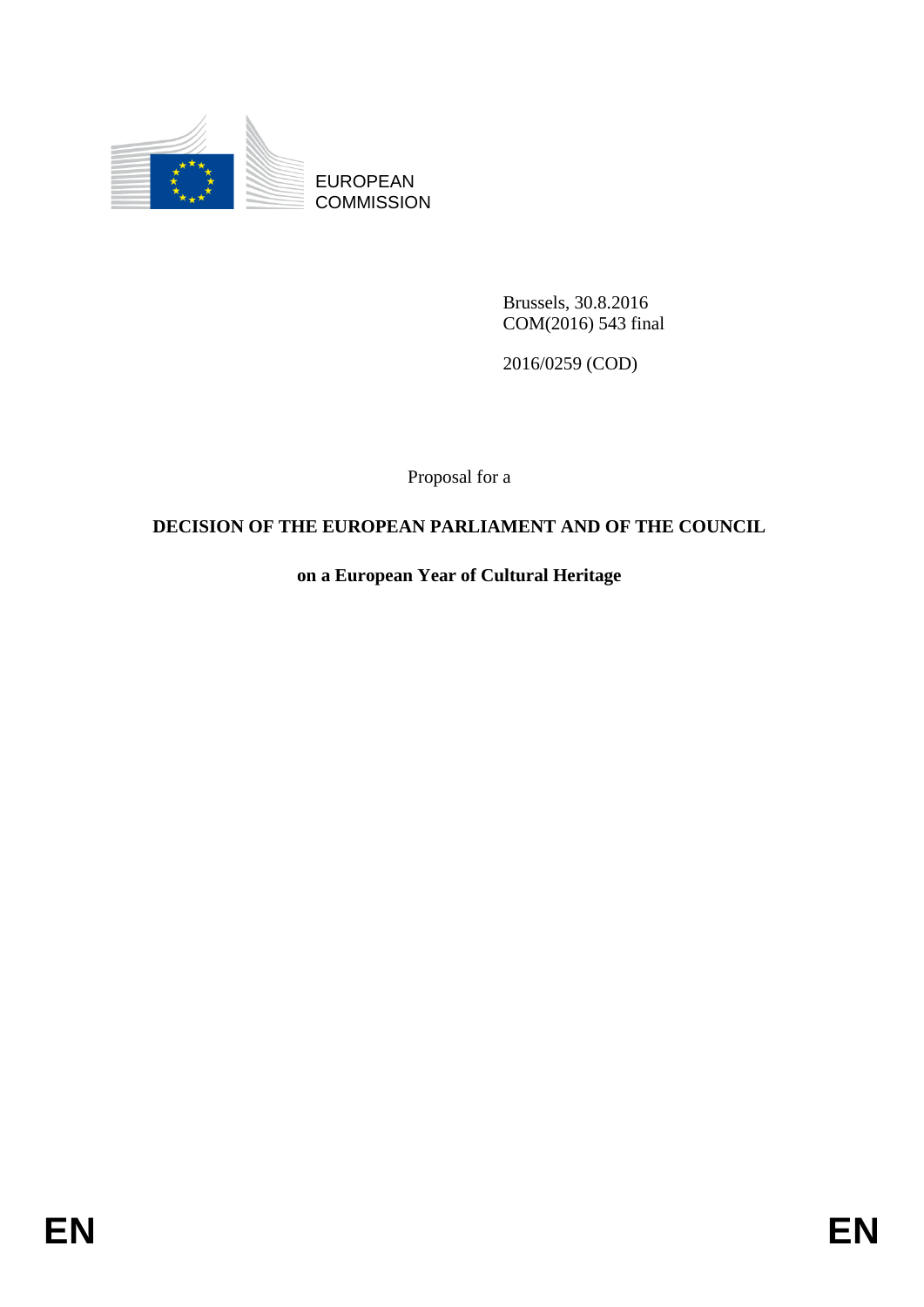## **EXPLANATORY MEMORANDUM**

## **1. CONTEXT OF THE PROPOSAL**

### **• Reasons for and objectives of the proposal**

The ideals, principles and values embedded in the European cultural heritage constitute a shared source of remembrance, understanding, identity, dialogue, cohesion and creativity for Europe. Since the adoption of the European Agenda for Culture<sup>1</sup> in 2007, cultural heritage has been a priority under successive Council Work Plans for Culture, including the current plan for the period 2015-2018<sup>2</sup>. Cooperation at European level has taken place mainly through the open method of coordination. In 2014, the role of heritage policies for delivering social and economic benefits was highlighted in the Council conclusions on cultural heritage as a strategic resource for a sustainable Europe<sup>3</sup> (21 May 2014), and in the Commission Communication *Towards an integrated approach to cultural heritage for Europe*. 4 The Communication was welcomed by the Committee of the Regions in its Opinion of 16 April  $2015^5$ , and by the European Parliament, which adopted a Resolution on 8 September 2015<sup>6</sup>.

In particular, an invitation to the Commission to propose a 'European Year of Cultural Heritage' was included in the Council conclusions on participatory governance of cultural heritage, adopted on 25 November 2014<sup>7</sup>. The European Parliament made a similar invitation in its resolution and invited the Commission 'to designate, preferably for 2018, a European Year of Cultural Heritage'. The Committee of the Regions also echoed that call in its opinion and stressed that a European Year of Cultural Heritage would contribute to the attainment of shared goals in the pan-European context.

As highlighted in the Commission Communication, the contribution of cultural heritage to economic growth and social cohesion in Europe is insufficiently known and often undervalued. At the same time, the heritage sector in Europe is facing many challenges. These include: decreasing public budgets; declining participation in traditional cultural activities; increasing environmental and physical pressures on heritage sites; transforming value chains and expectations as a result of the digital shift; and the illegal trafficking of cultural artefacts.

As with all European Years, the main objective is to raise awareness of the challenges and opportunities and highlight the role of the EU in promoting shared solutions. In line with the objectives of the European Agenda for Culture, the European Year of Cultural Heritage should have the following overall objectives:

– It shall contribute to promoting the role of European cultural heritage as a pivotal component of cultural diversity and intercultural dialogue. It should highlight the best

 $\mathbf{1}$ Resolution of the Council of 16 November 2007 on a European Agenda for Culture (2007/C 287/01) OJ C 287, 29.11.2007, p. 1.

<sup>&</sup>lt;sup>2</sup> Conclusions of the Council and of the Representatives of the Governments of the Member States, meeting within the Council, on a Work Plan for Culture 2015-2018 (2014/C/463/02)

<sup>&</sup>lt;sup>3</sup> Council conclusions of 21 May 2014 on cultural heritage as a strategic resource for a sustainable Europe (2014/C 183/08) OJ C 183, 14.6.2014, p. 36.

<sup>&</sup>lt;sup>4</sup> Communication from the Commission to the European Parliament, the Council, the European Social and Economic Committee and the Committee of the Regions of 22 July 2014 Towards an integrated approach to cultural heritage for Europe COM(2014) 477 final.

<sup>&</sup>lt;sup>5</sup> Opinion of the European Committee of the Regions — Towards an integrated approach to cultural heritage for Europe (2015/C 195/04) OJ C 195, 12.6.2015, p. 22.

<sup>&</sup>lt;sup>6</sup> European Parliament resolution of 8 September 2015 Towards an integrated approach to cultural heritage for Europe (2014/2149(INI)) P8\_TA(2015)0293

<sup>&</sup>lt;sup>7</sup> Council conclusions on participatory governance of cultural heritage (2014/C 463/01) OJ C 463, 23.12.2014, p. 1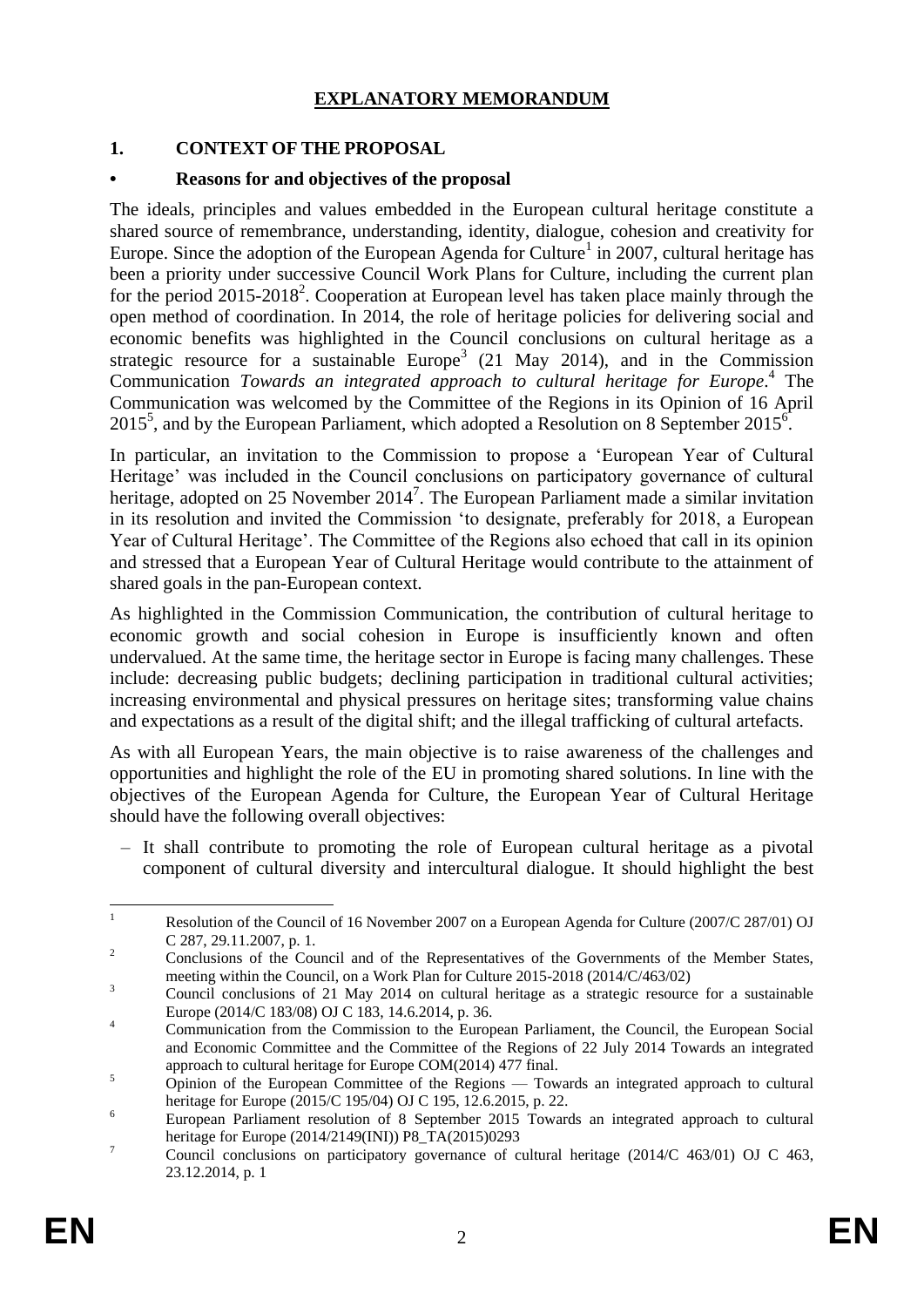means to ensure its conservation and safeguarding and its enjoyment by a wider and more diversified public. This includes through audience development measures and heritage education, in full respect of the competences of the Member States, thereby promoting social inclusion and integration.

- It should enhance the contribution of European cultural heritage to the economy and society, through its direct and indirect economic potential. This includes the capacity to underpin the cultural and creative industries and inspire creation and innovation, promote sustainable tourism, and generate long-term local employment.
- It should contribute to promoting cultural heritage as an important element of the EU's international dimension, building on the interest in partner countries for Europe's heritage and expertise. Heritage plays a major role in several programmes in the area of external relations, mainly — but not exclusively — in the Middle East. The promotion of the value of cultural heritage is also a response to the deliberate destruction of cultural treasures in conflict zones<sup>8</sup>.

The European Year of Cultural Heritage will offer opportunities for European citizens to better understand the present through a richer and shared interpretation of the past. It will stimulate a better evaluation of the social and economic benefits of cultural heritage and of its contribution to economic growth and social cohesion. This can be assessed, for instance, in terms of the promotion of sustainable tourism and urban regeneration. It will highlight the challenges and opportunities linked to digitisation. It will also contribute to addressing the identified challenges, through the dissemination of best practices concerning: safeguarding; management; enhancement; governance; and research and innovation activities. Recent breakthroughs in terms of technological and social innovation in the field of cultural heritage, as well as the EU's initiatives in these domains, will be highlighted.

# **• Consistency with existing policy provisions in the policy area**

The European Year of Cultural Heritage will be implemented using existing EU programmes. Cultural heritage is currently eligible for significant EU funding under several EU programmes for conservation, digitisation, infrastructure, research and innovation, enhancement and skills. These programmes include: Creative Europe; the European structural and investment funds; Horizon 2020; Erasmus+; and Europe for Citizens. Three EU actions specifically dedicated to cultural heritage are funded under Creative Europe: European Heritage Days; the EU Prize for Cultural Heritage; and the European Heritage Label.

The European Year will be an opportunity to encourage Member States and stakeholders to work together to develop a stronger and more integrated approach to cultural heritage. This approach would aim to promote and protect Europe's cultural heritage, and maximise its intrinsic and societal value, and its contribution to jobs and growth. This will be pursued in full respect of the subsidiarity principle.

Similar to other European Years, measures will include information and promotion campaigns, events and initiatives at European, national, regional and local levels. They will serve to convey key messages and disseminate information about examples of good practice.

Every effort will be made to ensure that the activities organised in the course of the European Year are tailored to meet the needs and circumstances of each Member State. Member States

 $\mathbf{Q}$ <sup>8</sup> As highlighted in the Joint Communication of the High Representative of the Union for Foreign Affairs and Security Policy and the Commission, "Towards an EU strategy for international cultural relations", JOIN(2016) 29 final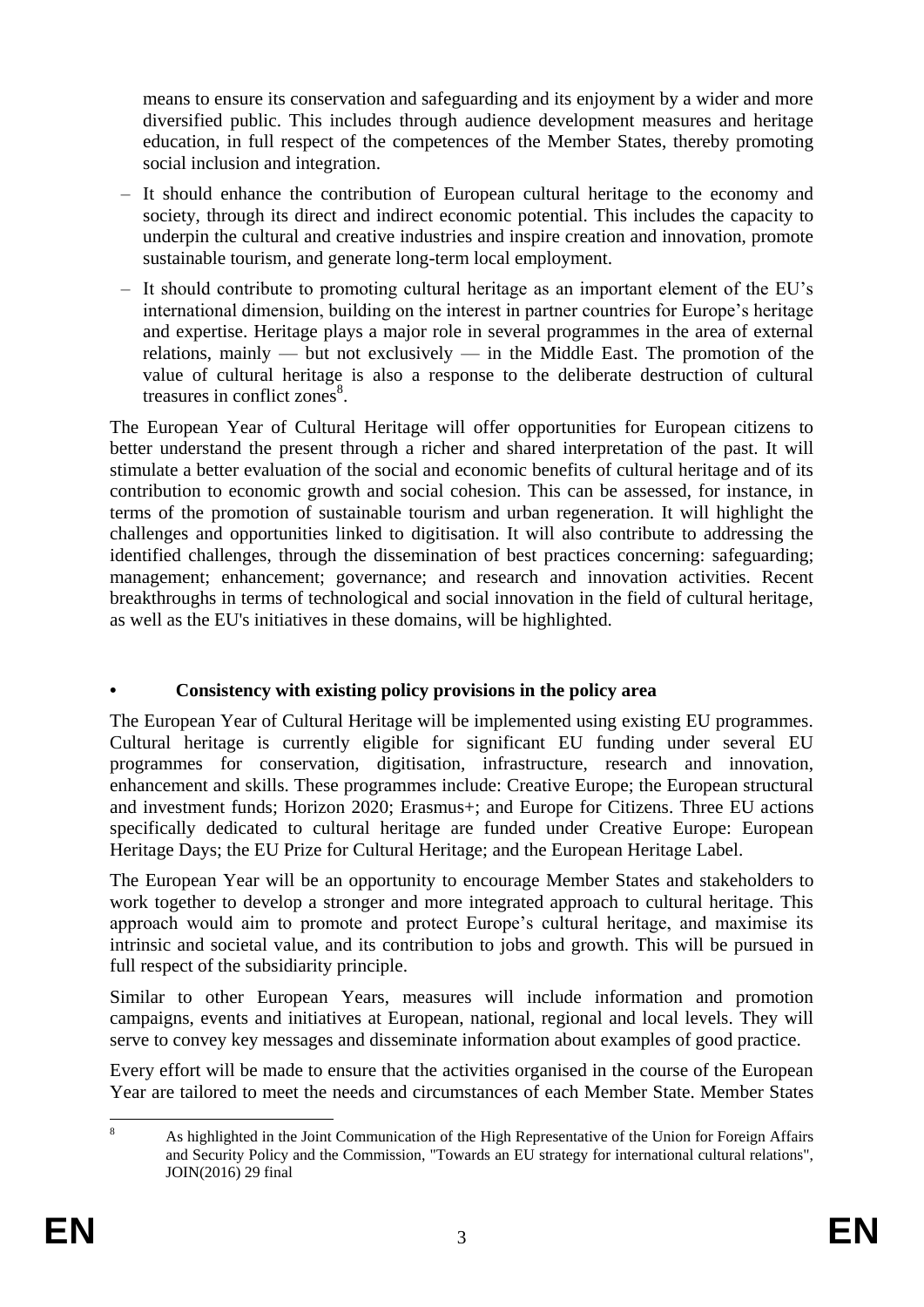are therefore invited to appoint a national coordinator responsible for organising their participation in the European Year of Cultural Heritage. A European steering group, including representatives of the national coordinators, will be set up. The Commission shall convene meetings of the national coordinators in order to coordinate the running of the European Year and to exchange information regarding its implementation at national and European level.

# **2. LEGAL BASIS, SUBSIDIARITY AND PROPORTIONALITY**

# **• Legal basis**

The legal basis of the proposal is Article 167 of the Treaty on the Functioning of the European Union (TFEU). This states that the EU 'shall contribute to the flowering of the cultures of the Member States, while respecting their national and regional diversity and at the same time bringing the common cultural heritage to the fore'. The Union shall also encourage 'cooperation between Member States' in the field of culture and if necessary, support and supplement their action.

# **• Subsidiarity**

The objectives of the proposal cannot be achieved to a sufficient extent solely by action undertaken by the Member States. This is because action at national level alone would not benefit from the European dimension of exchange of experience and good practice between Member States. Article 3 of the Treaty on European Union states that the European Union shall respect the Member States' rich cultural and linguistic diversity, and ensure that Europe's cultural heritage is safeguarded and enhanced. The Union shall pursue its objectives by appropriate means commensurate with the competences which are conferred upon it by the Treaties. In addition, Member States' action would benefit from the awareness and visibility created within and beyond the EU.

# **• Proportionality**

The proposed course of action is simple. It relies on existing programmes and on refocusing communication activities on the themes of the European Year. It imposes no disproportionate management constraints on administrations implementing the proposal.

EU action will support and complement the efforts of Member States. This action will firstly improve the effectiveness of the EU's own instruments. Secondly, it will act as an enabler by encouraging synergies and cooperation among Member States, cultural organisations and foundations, and private and public enterprises.

EU action would not go beyond what is necessary to address the identified problems.

# **• Choice of the instrument**

A decision of the European Parliament and of the Council is the most appropriate instrument to ensure the full involvement of the legislative authority in designating 2018 as the European Year of Cultural Heritage.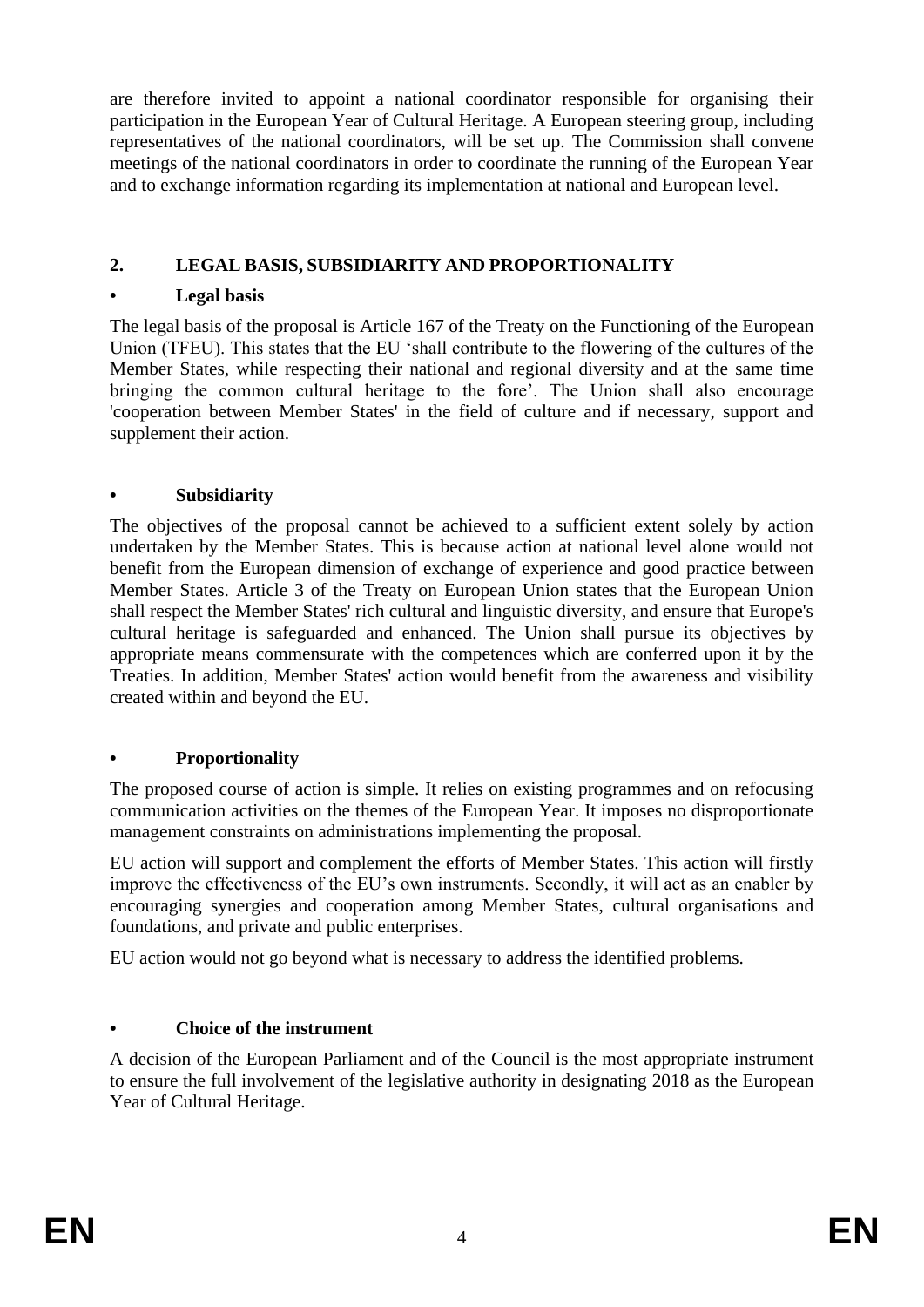### **3. RESULTS OF EX-POST EVALUATIONS, STAKEHOLDER CONSULTATIONS AND IMPACT ASSESSMENTS**

### **• Stakeholder consultations**

In preparing its proposal, the Commission conducted a series of targeted consultations involving a wide range of stakeholders, reflecting the nature of the cultural heritage sector and its high level of organisation and specialisation, the competences of the Member States and the role of professional bodies and international organisations. In addition, the Commission took special account of the above-mentioned Council conclusions, the resolution of the European Parliament and the opinion of the Committee of the Regions.

At EU level, policy developments on cultural heritage have recently benefited from a rich debate. This has been facilitated by bodies bringing together authorities in charge of heritage policies in Member States. These include the Reflection Group 'EU and cultural heritage', and the European Heritage Heads Forum. Other intergovernmental and non-governmental organisations include the International Council of Museums (ICOM), the International Council on Monuments and Sites (ICOMOS), the International Centre for the Study of the Preservation and Restoration of Cultural Property (ICCROM), the Council of Europe. Other major networks active in the field include Europa Nostra, the European Heritage Alliance  $3.3<sup>9</sup>$ , and the Network of European Museum Organisations (NEMO).

There have been various other developments. In April 2015, the Ministers of Culture of the Council of Europe adopted the Namur Declaration. In this, they welcomed the idea of the Council of the European Union to organise a European Heritage Year. They asked that the Council of Europe, and all States Parties to the European Cultural Convention, be invited to participate.

On 29 June 2015, on the eve of the 40th anniversary of the European Year of Architectural Heritage that was organised in 1975 under the auspices of the Council of Europe, the German Cultural Heritage Committee (*Deutsches Nationalkomitee für Denkmalschutz*) hosted a public discussion in Bonn on the proposal for a European Year, in conjunction with the session of the World Heritage Committee.

Another relevant discussion was organised in April 2015 by Europa Nostra's Brussels Office with a selected group of chief executive officers of member organisations. At its June 2015 General Assembly, the entire membership of Europa Nostra discussed the purpose of a European Year for Cultural Heritage and the main actions that could be developed. This was organised in Oslo, in the presence of the European Commission.

Stakeholders were also consulted in the framework of the open working group 'EYCH 2018', organised by the German Cultural Heritage Committee and the Federal Government Commissioner for Culture and the Media. This resulted in a concept paper (*Sharing Heritage*<sup> $10$ </sup>) that was taken into account in preparing this proposal. The discussion was conducted with members of the Reflection Group 'EU and Cultural Heritage', including experts from the national administrations of Belgium, Bulgaria, Germany, France, Greece, Italy, Luxembourg, Latvia, Lithuania, the Netherlands, Norway, Poland, Spain, Sweden, Switzerland, and the United Kingdom. Additional experts came from Estonia, Austria, Portugal, and Slovakia; and from various organisations with observer status, including the European network on cultural management and policy (ENCATC), Europa Nostra, and the Network of European Museum Organisations and others.

 $\overline{9}$ <sup>9</sup> An alliance bringing together networks and organisations in the field, coordinated by Europa Nostra. Alliance 3.3 refers to Article 3(3) of the Treaty on European Union (TEU)

 $10$  <http://www.sharingheritage.de/en/main/>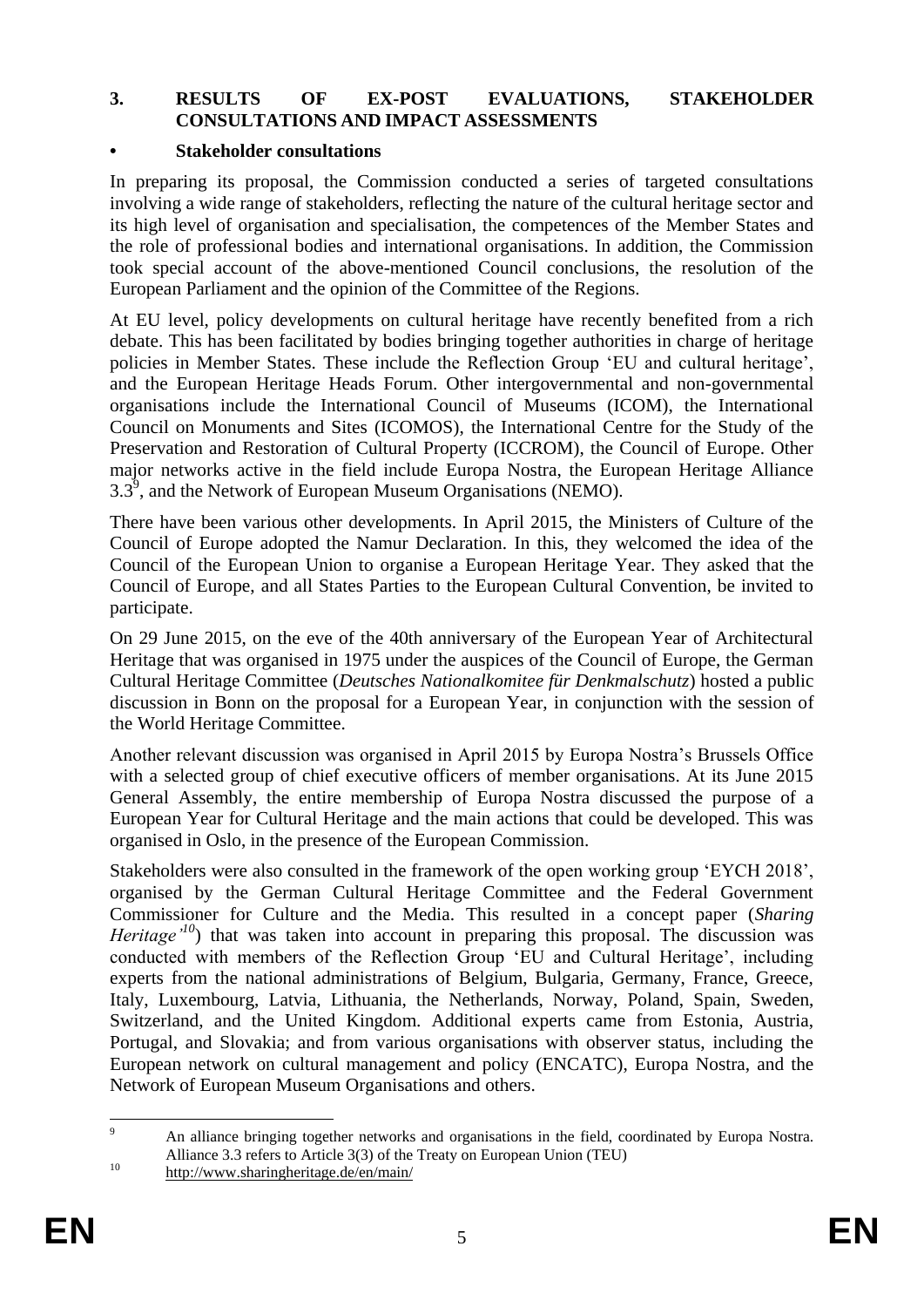A seminar on 'A European Year for Cultural Heritage: sharing heritage, a common challenge' was organised in Brussels on 28 October 2015 by the Permanent Representations of Italy and Spain to the EU. Stakeholder organisations such as Europa Nostra, national authorities and experts also participated.

The proposal was further discussed at meetings of the above-mentioned Reflection Group in Luxembourg on 23-24 September 2015, in Rome on 30 November – 1 December 2015, in The Hague on 9 May 2016, and at the meeting of the European Heritage Heads Forum in Bern on 19-20 May 2016. Finally, another discussion took place in the framework of the European Culture Forum 2016 on 19 April 2016.

# **• Collection and use of expertise**

The initiative will draw on independent analyses and studies, in particular the report *Cultural Heritage Counts for Europe*.<sup>11</sup> This was the result of a two-year comprehensive project, funded by the EU Culture Programme, to gather evidence of the value of cultural heritage and of its impact on Europe's economy, culture and society, and the environment.

It will also draw on the report of the Horizon 2020 expert group on cultural heritage *Getting cultural heritage to work for Europe<sup>12</sup>* and the *Strategic Research Agenda* developed by the Joint Programming Initiative Cultural Heritage and Global Change.<sup>13</sup> The initiative will eventually draw on the Horizon 2020 Social Platform on Cultural Heritage and European Identities, CULTURALBASE, a multiannual stakeholder consultation initiative<sup>14</sup>, as well as drawing on the establishment of new European Research Infrastructures, such as DARIAH-ERIC (Digital Research Infrastructure for Art and Humanities) and E-RIHS (European Research Infrastructure for Heritage Science)<sup>15</sup>.

Work Package 9: Culture and Tourism of the *Ex post evaluation of Cohesion Policy programmes 2007-2013, focusing on the European Regional Development Fund (ERDF) and Cohesion Fund (CF)* found that investing in culture and tourism can boost a region's economy and improve social inclusion.

The *Ex post evaluation of the 7th EU Framework Programme 2007-2013 (FP7)*, the EU's research funding programme between 2007 and 2013, concluded that the programme was effective in boosting excellent science and strengthening Europe's industrial competitiveness. In so doing, it contributed to growth and jobs in Europe in areas that are typically a national endeavour. FP7 supported research, more than 180 M€, in various aspects of European cultural heritage (tangible, intangible and digital) under the themes Environment, Social Sciences and Humanities, Digital Cultural Heritage, Industrial Technologies, International cooperation and (E)-infrastructure. This existing body of knowledge should be further exploited.

# **• Impact assessment**

No impact assessment is needed, since the objectives of the proposed initiative fall within the objectives of existing Union programmes. The European Year of Cultural Heritage can be

 $11$  $\frac{\text{http://ec.europa.eu/culture/news/2015/0612-cultural-heritage-counts_en.htm}}{12}$ 

<sup>&</sup>lt;sup>12</sup> [http://bookshop.europa.eu/en/getting-cultural-heritage-to-work-for-europe-pbKI0 115128/.](http://bookshop.europa.eu/en/getting-cultural-heritage-to-work-for-europe-pbKI0115128/)

<sup>&</sup>lt;sup>13</sup> [http://www.jpi-culturalheritage.eu/wp-content/uploads/SRA-2014-06.pdf.](http://www.jpi-culturalheritage.eu/wp-content/uploads/SRA-2014-06.pdf)

 $\frac{14}{15}$  [http://www.culturalbase.eu](http://www.culturalbase.eu/)

<sup>15</sup> ESFRI, Strategy Report on Research Infrastructures, Roadmap 2016.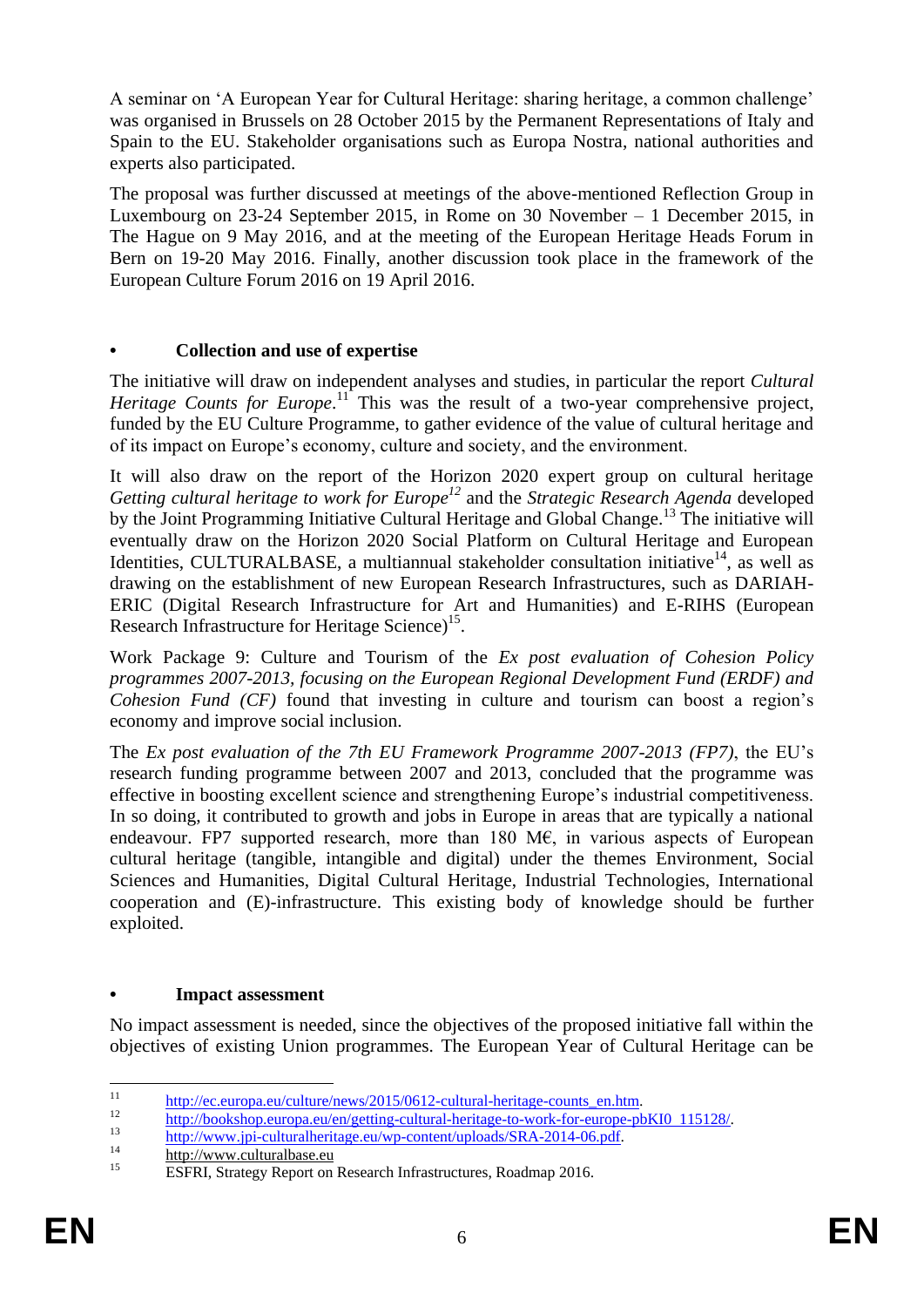implemented within existing budget limits by using those programmes that provide for setting funding priorities on an annual or multiannual basis. The proposed initiative would not commit the Commission to any specific actions of a legislative nature. Nor would it have any significant social, economic or environmental impact beyond that of the existing instruments.

# **4. BUDGETARY IMPLICATIONS**

No additional funding is sought for the European Year. This initiative does not require additional EU budget. The flexibility for setting priorities on an annual or multiannual basis in the relevant programmes is sufficient to envisage an awareness-raising campaign on a scale similar to previous European Years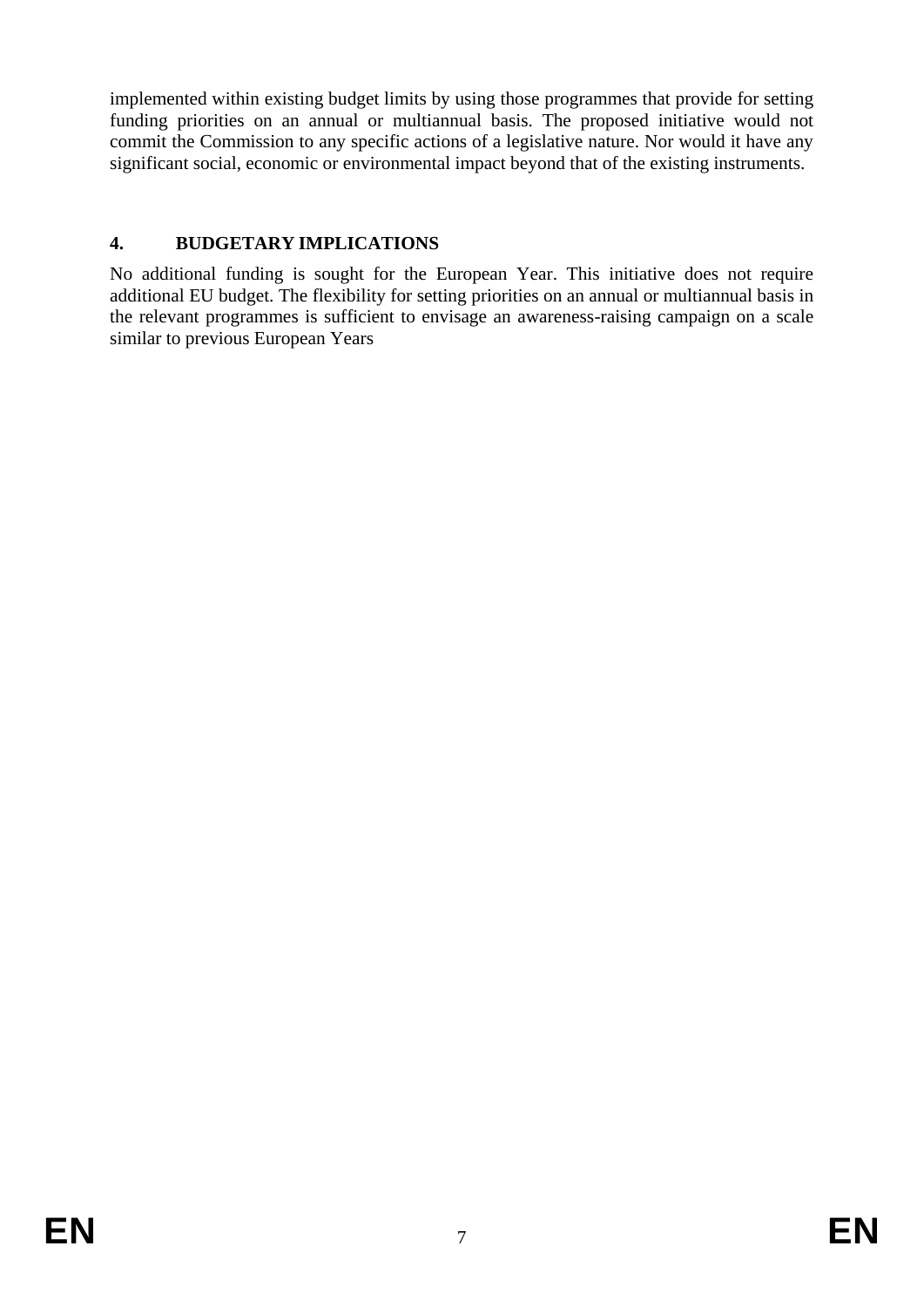## 2016/0259 (COD)

## Proposal for a

# **DECISION OF THE EUROPEAN PARLIAMENT AND OF THE COUNCIL**

## **on a European Year of Cultural Heritage**

## THE EUROPEAN PARLIAMENT AND THE COUNCIL OF THE EUROPEAN UNION,

Having regard to the Treaty on the Functioning of the European Union (TFEU), and in particular Article 167 thereof,

Having regard to the proposal from the European Commission,

After transmission of the draft legislative act to the national parliaments,

Having regard to the opinion of the Committee of the Regions<sup>16</sup>,

Acting in accordance with the ordinary legislative procedure,

Whereas:

- (1) The ideals, principles and values embedded in the European cultural heritage constitute a shared source of remembrance, understanding, identity, dialogue, cohesion and creativity for Europe. Cultural heritage plays a role in the European Union, as stated in the preamble to the Treaty on European Union (TEU), which states that the signatories draw 'inspiration from the cultural, religious and humanist inheritance of Europe'.
- (2) Article 3.3 TEU states that the European Union shall respect its rich cultural and linguistic diversity, and ensure that Europe's cultural heritage is safeguarded and enhanced.
- (3) Article 167(1) TFEU gives the European Union the task of contributing 'to the flowering of the cultures of the Member States, while respecting their national and regional diversity and at the same time bringing the common cultural heritage to the fore'. Union action is to be aimed at encouraging cooperation between Member States and, if necessary, supporting and supplementing their action, inter alia, in the area of improving the knowledge and dissemination of the culture and history of the European peoples, and in the area of conservation and safeguarding of cultural heritage of European significance (Article 167(2) TFEU).
- (4) As highlighted by the European Commission in its Communication 'Towards an integrated approach to cultural heritage for Europe'<sup>17</sup>, cultural heritage is to be considered a shared resource and a common good held in trust for future generations, whose care is a common responsibility of all stakeholders.
- (5) Cultural heritage is of great value to European society from a cultural, environmental, social and economic point of view. Thus, its sustainable management constitutes a

 $16^{1}$  $\frac{16}{17}$  OJ C, , p.

<sup>17</sup> Communication from the Commission to the European Parliament, the Council, the European Social and Economic Committee and the Committee of the Regions of 22 July 2014 Towards an integrated approach to cultural heritage for Europe COM(2014) 477 final.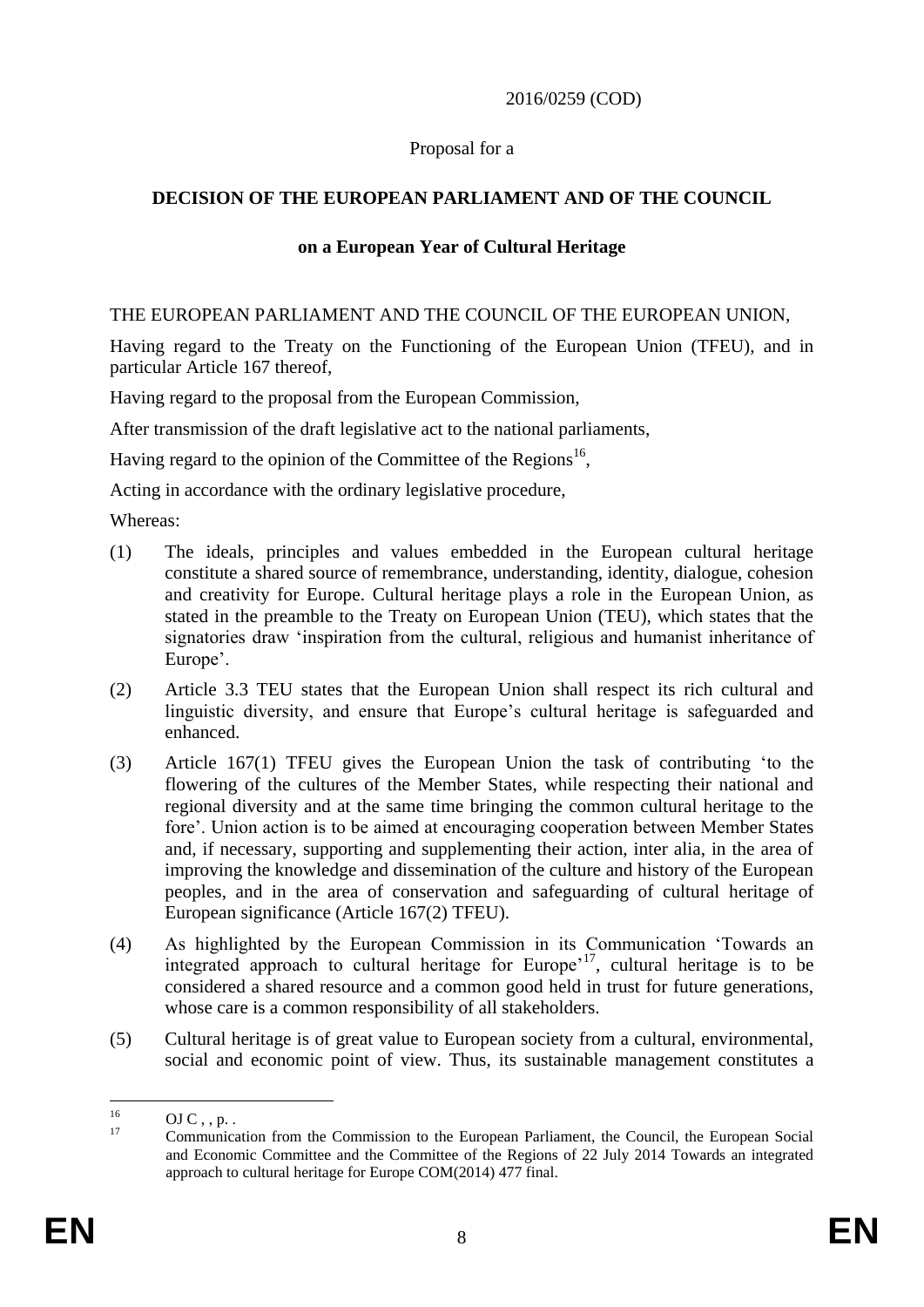strategic choice for the 21st century, as stressed by the Council in its Conclusions of 21 May 2014 on 'cultural heritage as a strategic resource for a sustainable Europe'.<sup>18</sup> Its contribution in terms of value creation, skills and jobs, and quality of life is undervalued.

- (6) Cultural heritage is central to the European Agenda for Culture<sup>19</sup>. It is one of the four priorities for European cooperation on culture for the period 2015-2018, as set out in the current Work Plan for Culture, adopted by the Council on 25 November 2014.<sup>20</sup>
- (7) Cultural heritage encompasses a broad spectrum of 'resources inherited from the past in all forms and aspects — tangible, intangible and digital (born digital and digitised), including monuments, sites, landscapes, skills, practices, knowledge and expressions of human creativity, as well as collections conserved and managed by public and private bodies such as museums, libraries and archives', as stated in the aforementioned Conclusions of 21 May 2014.
- (8) Cultural heritage has been forged over time by the synthesis and combination of cultural expressions of the various civilisations that have populated Europe. A European Year will help to encourage and promote understanding of the importance of the protection and promotion of the diversity of cultural expressions. One way to achieve this would be through educational and greater public awareness programmes, in line with the obligations of the Convention on the Protection and Promotion of the Diversity of Cultural Expressions<sup>21</sup> adopted by UNESCO on 20 October 2005, to which the EU is a party.
- (9) The UN Convention on the Rights of Persons with Disabilities, to which the EU and most of Member States are party, states in Article 30 on participation in cultural life, recreation, leisure and sport that States Parties recognise the right of persons with disabilities to take part on an equal basis with others in cultural life, and that they shall take all appropriate measures to ensure that persons with disabilities inter alia enjoy access to places for cultural performances or services, such as theatres, museums, cinemas, libraries and tourism services, and, as far as possible, enjoy access to monuments and sites of national cultural importance.
- (10) The European Access City Award has shown the feasibility and good practices of making cities cultural heritage accessible for people with disabilities, elderly people, and those with reduced mobility or other types of temporary impairments, in ways which respect their nature and values.
- (11) Cultural heritage can have an important role for community cohesion at a time when cultural diversity is increasing in European societies. New participatory and intercultural approaches to heritage policies and educational initiatives that attribute equal dignity to all cultural heritages have the potential to increase trust, mutual recognition and social cohesion.

 $18\,$ <sup>18</sup> Council conclusions of 21 May 2014 on cultural heritage as a strategic resource for a sustainable Europe (2014/C 183/08) OJ C 183, 14.6.2014, p. 36.

<sup>&</sup>lt;sup>19</sup> Resolution of the Council of 16 November 2007 on a European Agenda for Culture (2007/C 287/01) OJ C 287, 29.11.2007, p. 1.

<sup>&</sup>lt;sup>20</sup> Conclusions of the Council and of the Representatives of the Governments of the Member States, meeting within the Council, on a Work Plan for Culture (2015-2018) (2014/C 463/02) OJ C 463, 23.12.2014, p. 4.

<sup>&</sup>lt;sup>21</sup> Convention on the Protection and Promotion of the Diversity of Cultural Expressions 2005, Paris, 20 October 2005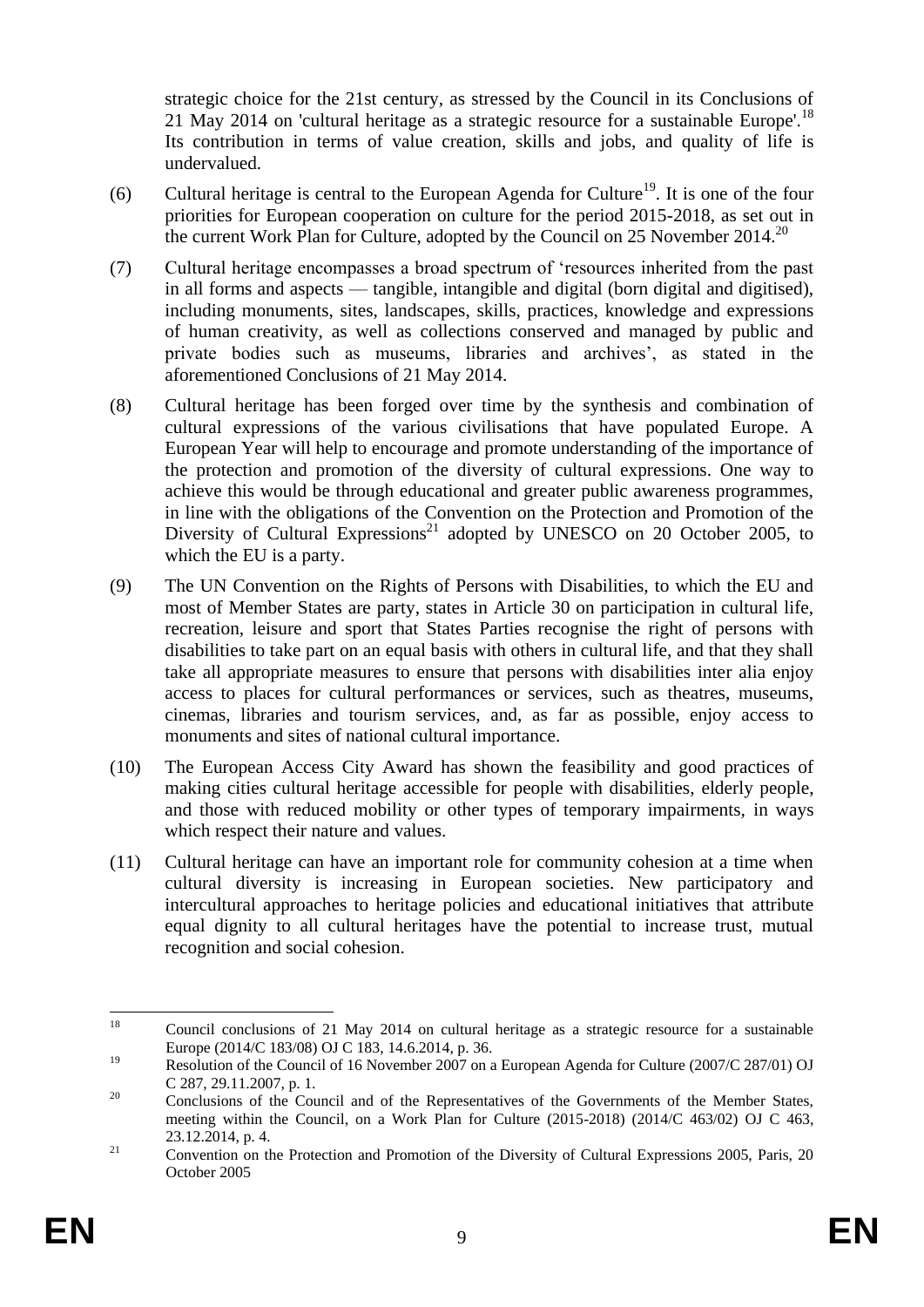- (12) This is also recognised in the Agenda 2030 for Sustainable Development<sup>22</sup> which acknowledges global citizenship, cultural diversity and intercultural dialogue as overarching principles of sustainable development. It recognises that all cultures and civilizations can contribute to, and are crucial enablers of, sustainable development. Culture is explicitly mentioned in several Sustainable Development Goals of the 2030 Agenda: for example Goal 4 (Education), Goal 5 (Gender), Goal 8 and Goal 12 in relation to tourism (Sustainable growth/Consumption patterns) and in particular Goal 11 (Cities-Heritage).
- (13) The increased recognition at international level of the need to put people and human values at the centre of an enlarged and cross-disciplinary concept of cultural heritage reinforces the need to foster wider access to cultural heritage. This can be achieved by reaching out to different audiences and by increasing accessibility to places, buildings, products, and services, taking into account special needs and the implications of demographic change.
- (14) Policies for the maintenance, restoration, conservation, re-use, accessibility, and promotion of cultural heritage, and cultural heritage related services, are primarily national, regional or local responsibilities. Nonetheless, cultural heritage has a clear European dimension and is addressed in several EU policies beyond the cultural ones. These include the following policies: education, agriculture and rural development, regional development, social cohesion, maritime affairs, environment, tourism, the digital agenda, research and innovation, and communication.
- (15) In order to fully realise their potential for European economies and societies, the safeguarding, enhancement and management of heritage resources, which cut across several public policies, need effective multilevel governance and better cross-sectoral cooperation. This involves all stakeholders, including public authorities, private individuals, civil society organisations, NGOs and the voluntary sector.
- (16) The Council, in its Conclusions of 25 November  $2014^{23}$ , invited the Commission to consider presenting a proposal for a 'European Year of Cultural Heritage'.
- (17) The European Parliament, in its resolution of 8 September 2015, recommended designating, preferably for 2018, a European Year of Cultural Heritage.<sup>24</sup>
- (18) The European Committee of the Regions, in its opinion of 16 April 2014<sup>25</sup>, welcomed the proposal of the Council for a 'European Year of Cultural Heritage', stressing its contribution to the attainment of shared goals in the pan-European context.
- (19) Declaring a European Year of Cultural Heritage is an effective way of raising public awareness, disseminating information about good practices and promoting research and innovation as well as policy debate. By creating an environment for simultaneously promoting these objectives at Union, national, regional and local levels, it can achieve greater synergy and a better use of resources.

<sup>22</sup> <sup>22</sup> United Nations Resolution adopted by the General Assembly on 25 September 2015 Transforming our world: the 2030 Agenda for Sustainable Development

<sup>&</sup>lt;sup>23</sup> Council conclusions on participatory governance of cultural heritage (2014/C 463/01) OJ C 463, 23.12.2014, p. 1

<sup>&</sup>lt;sup>24</sup> European Parliament resolution of 8 September 2015 towards an integrated approach to cultural heritage for Europe (2014/2149(INI)) P8\_TA(2015)0293.

 $25$  Opinion of the European Committee of the Regions — Towards an integrated approach to cultural heritage for Europe (2015/C 195/04) OJ C 195, 12.6.2015, p. 22.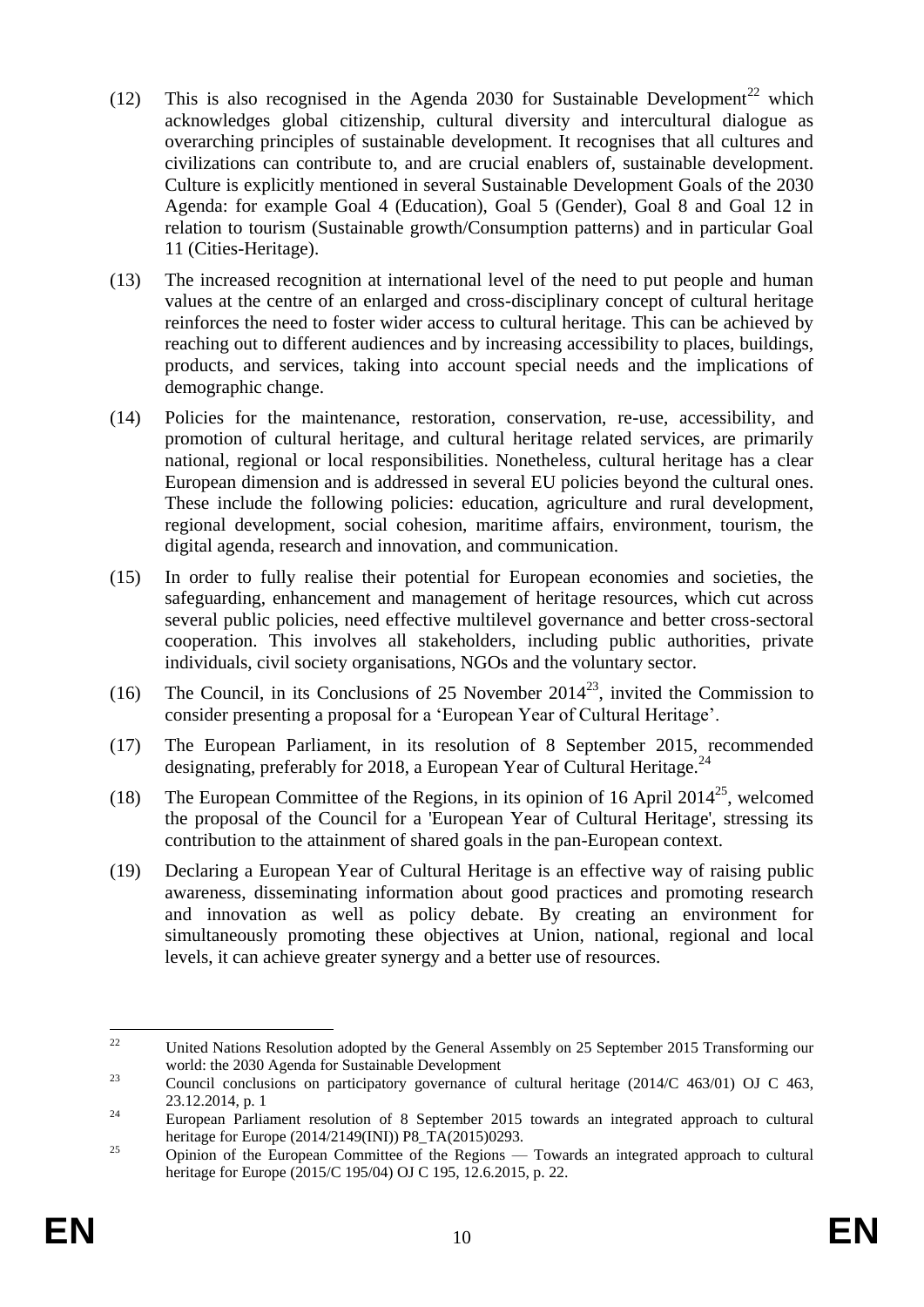- (20) Heritage is also a field of intervention in several programmes in the area of external relations — mainly but not exclusively in the Middle East. The promotion of the value of cultural heritage is also a response to the deliberate destruction of cultural treasures in conflict zones<sup>26</sup>. It will be important to ensure complementarity between the European Year of Cultural Heritage and all external relations initiatives developed within appropriate frameworks. Actions to protect and promote cultural heritage under relevant external relations instruments should, amongst other things, reflect the mutual interest associated with the exchange of experiences and values with third countries. It will promote mutual knowledge, respect and understanding of the respective cultures.
- (21) While this Decision is addressed to Member States, Enlargement countries should nevertheless be closely associated with actions under the European Year of Cultural Heritage. The involvement of European Neighbourhood Policy countries and other partner countries should also be sought, as appropriate. This can be pursued under the relevant frameworks for cooperation and dialogue, particularly in the context of the civil society dialogue between the EU and these countries.
- (22) The safeguarding, conservation and enhancement of the European cultural heritage comes under the objectives of existing Union programmes. Therefore, a European Year can be implemented by using these programmes under their existing provisions and setting funding priorities on an annual or multiannual basis. Programmes and policies in fields such as culture, education, agriculture and rural development, regional development, social cohesion, maritime affairs, environment, tourism, the Digital Single Market Strategy, research and innovation, and communication contribute directly and indirectly to the protection, enhancement, innovative re-use and promotion of the European cultural heritage, and may support the initiative in accordance with their respective legal frameworks.
- (23) The objective of this Decision is to support the efforts of Member States to protect, safeguard, enhance, re-use and promote the European cultural heritage. Since this cannot be sufficiently achieved by Member States alone, given the need for transnational exchange of information and the Union-wide dissemination of good practice, but can be better achieved at Union level, the European Union may adopt measures, in accordance with the principle of subsidiarity, as set out in Article 5 of the Treaty on European Union. In accordance with the principle of proportionality, as set out in that Article, this Decision does not go beyond what is necessary in order to achieve that objective.

# HAVE ADOPTED THIS DECISION:

# *Article 1*

### **Subject matter**

The year 2018 shall be designated as the 'European Year of Cultural Heritage' (hereinafter referred to as the 'European Year').

### *Article 2*

# **Objectives**

 $26$ 

<sup>26</sup> As highlighted in the Joint Communication of the High Representative of the Union for Foreign Affairs and Security Policy and the Commission, "Towards an EU strategy for international cultural relations", JOIN(2016) 29 final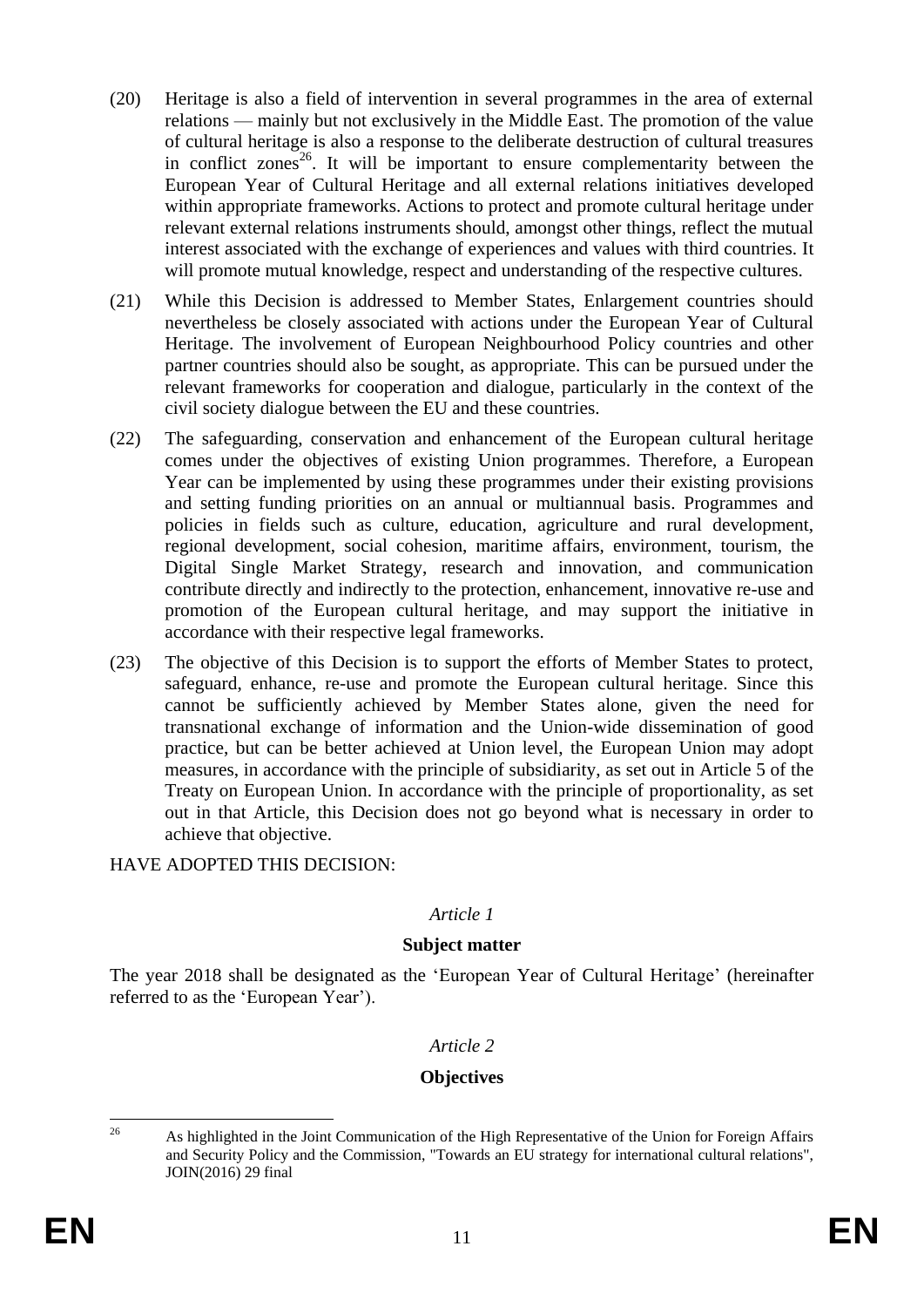1. In line with the objectives of the European Agenda for Culture, the overall objectives of the European Year shall be to encourage and support — notably through the exchange of experience and good practices — the efforts of the Union, the Member States, regional and local authorities to protect, safeguard, re-use, enhance, valorise and promote the European cultural heritage in the European Union (EU). In particular:

- (a) It shall contribute to promoting the role of European cultural heritage as a pivotal component of cultural diversity and intercultural dialogue. It should highlight the best means to ensure its conservation and safeguarding and its enjoyment by a wider and more diversified public. This includes through audience development measures and heritage education, in full respect of the competences of the Member States, thereby promoting social inclusion and integration.
- (b) It shall enhance the contribution of European cultural heritage to the economy and the society, through its direct and indirect economic potential. This includes the capacity to underpin the cultural and creative industries and inspire creation and innovation, promote sustainable tourism, enhance social cohesion and generate longterm employment.
- (c) It shall contribute to promoting cultural heritage as an important element of the Union's international dimension, building on the interest in partner countries for Europe's heritage and expertise.

2. The specific objectives of the European Year of Cultural Heritage shall be to:

- (a) encourage approaches that are people-centred, inclusive, forward-looking, more integrated, and cross-sectoral, to make heritage accessible to all and to ensure the safeguarding, conservation, innovative re-use and enhancement of cultural heritage;
- (b) promote innovative models of multilevel governance and management of cultural heritage, involving all stakeholders, including public authorities, private individuals, civil society organisations, NGOs and the voluntary sector;
- (c) promote debate, research and innovation activities and exchange of good practices on the quality of conservation and safeguarding of cultural heritage and on contemporary interventions in the historical environment as well as promoting solutions which are accessible for all, including for persons with disabilities;
- (d) highlight and stimulate the positive contribution of cultural heritage to society and the economy through research and innovation, including an EU level evidence base and through the development of indicators and benchmarks;
- (e) encourage local development strategies that tap into the potential of heritage, including through the promotion of sustainable cultural tourism;
- (f) support the development of specialised skills and improve knowledge management and knowledge transfer in the heritage sector, taking into account the implications of the digital shift;
- (g) promote heritage as a source of inspiration for contemporary creation and innovation, and highlight the potential for cross-fertilisation and stronger interaction between the cultural and creative sectors and communities and the heritage sector;
- (h) raise awareness of the importance of the European cultural heritage through education and lifelong learning, in particular by targeting young people and local communities;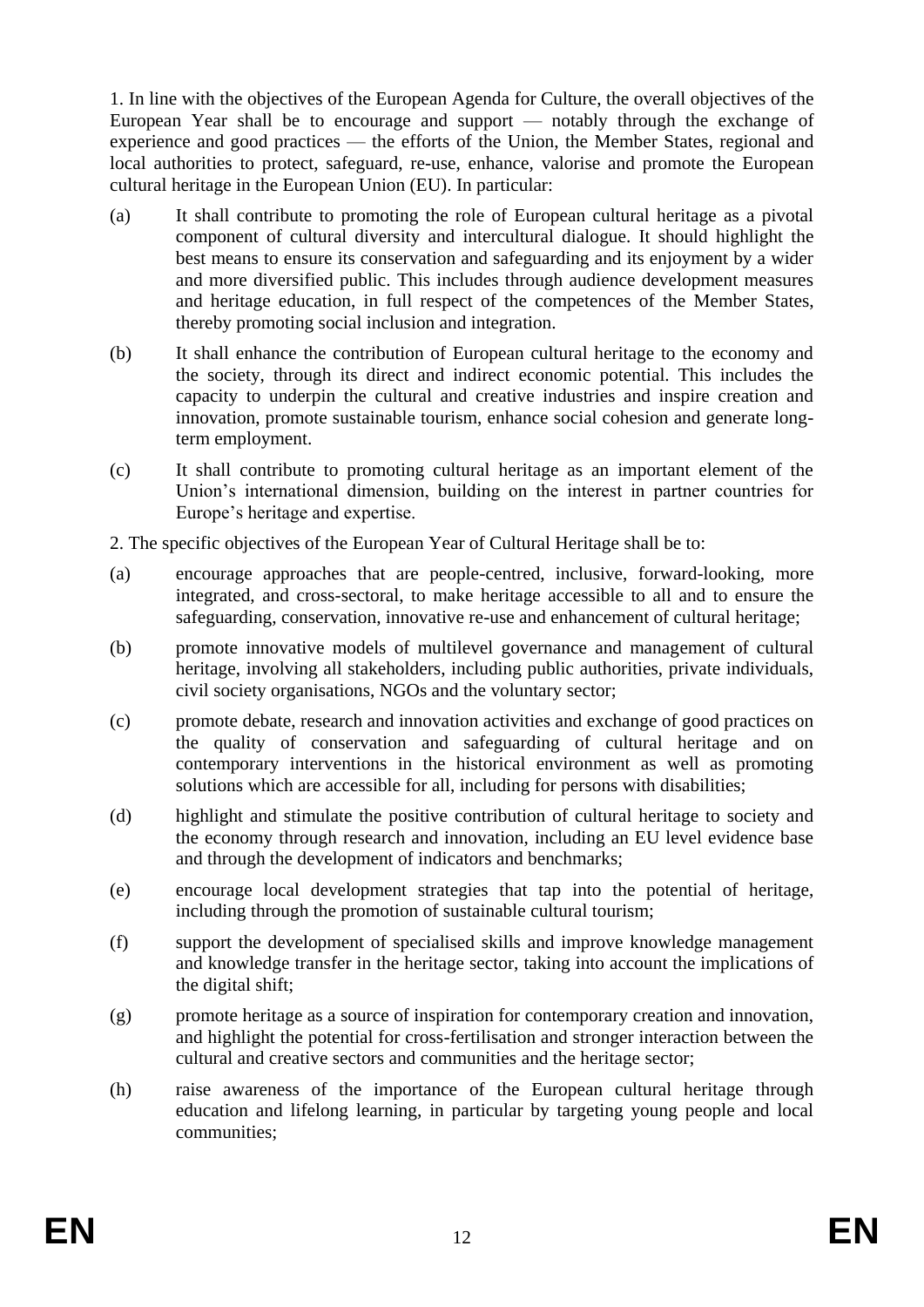- (i) highlight the potential of international cooperation in matters of cultural heritage for developing stronger ties with countries outside the EU, and encourage intercultural dialogue, post-conflict reconciliation and conflict prevention;
- (j) promote research and innovation on cultural heritage; facilitate the uptake and exploitation of research results by all stakeholders, in particular public authorities and the private sector, and facilitate the dissemination of research results to a broader audience; and
- (k) encourage synergies between the Union and Member States, including strengthening initiatives to prevent the illegal trafficking of cultural goods.

## *Article 3*

### **Content of measures**

1. The measures to be taken to achieve the objectives set out in Article 2 shall include the following activities at European, national, regional or local level linked to the objectives of the European Year:

- (a) conferences, events and initiatives to promote debate and raise awareness of the importance and value of cultural heritage and to facilitate engagement with citizens and stakeholders;
- (b) information, education and awareness-raising campaigns to convey values such as diversity and intercultural dialogue using evidence from Europe's rich heritage and to stimulate the general public's contribution in heritage protection and management and more generally in achieving the objectives of the European Year;
- (c) sharing of experience and good practices of national, regional and local administrations, and other organisations, to disseminate information about cultural heritage; and
- (d) undertaking studies and research and innovation activities and the dissemination of their results on European or national scale.

2. The Commission and the Member States may identify other activities which could contribute to the objectives of the European Year set out in Article 2 and allow references to the European Year to be used in promoting those activities in so far as they contribute to achieving those objectives.

### *Article 4*

### **Coordination at national level**

Each Member State shall appoint a national coordinator responsible for organising its participation in the European Year. The coordinator shall ensure the coordination of relevant activities at national level.

### *Article 5*

### **Coordination at Union level**

The Commission shall convene meetings of the national coordinators in order to coordinate the running of the European Year and to exchange information regarding its implementation at national and European level.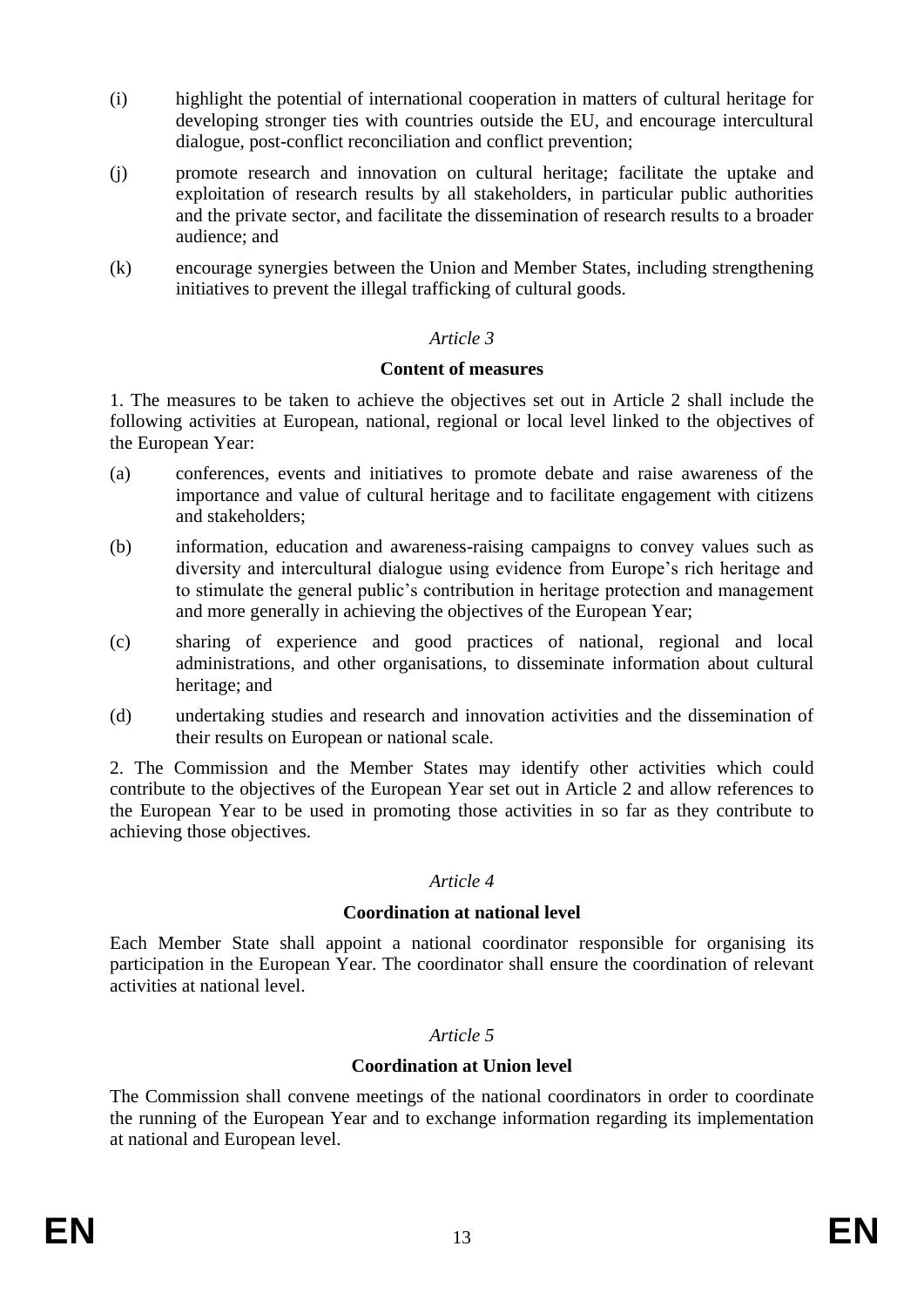#### *Article 6*

#### **International Cooperation**

For the purpose of the European Year, the Commission shall cooperate with competent international organisations, in particular with UNESCO and the Council of Europe, while ensuring the visibility of the EU's participation.

#### *Article 7*

#### **Funding**

Co-financing at European level of activities in support of the European Year shall be in accordance with the applicable rules, and within the existing possibilities for priority setting on an annual or multiannual basis, to existing programmes, in particular the Creative Europe programme. Where appropriate, other programmes and policies, within their existing legal and financial provisions, may also support the European Year.

#### *Article 8*

#### **Monitoring and evaluation**

By 31 December 2019, the Commission shall submit a report to the European Parliament, the Council, the European Economic and Social Committee and the Committee of the Regions on the implementation, results and overall assessment of the initiatives provided for in this Decision.

### *Article 9*

This Decision shall enter into force on the twentieth day following that of its publication in the *Official Journal of the European Union*.

### *Article 10*

This Decision is addressed to the Member States.

Done at Brussels,

*For the European Parliament For the Council The President The President*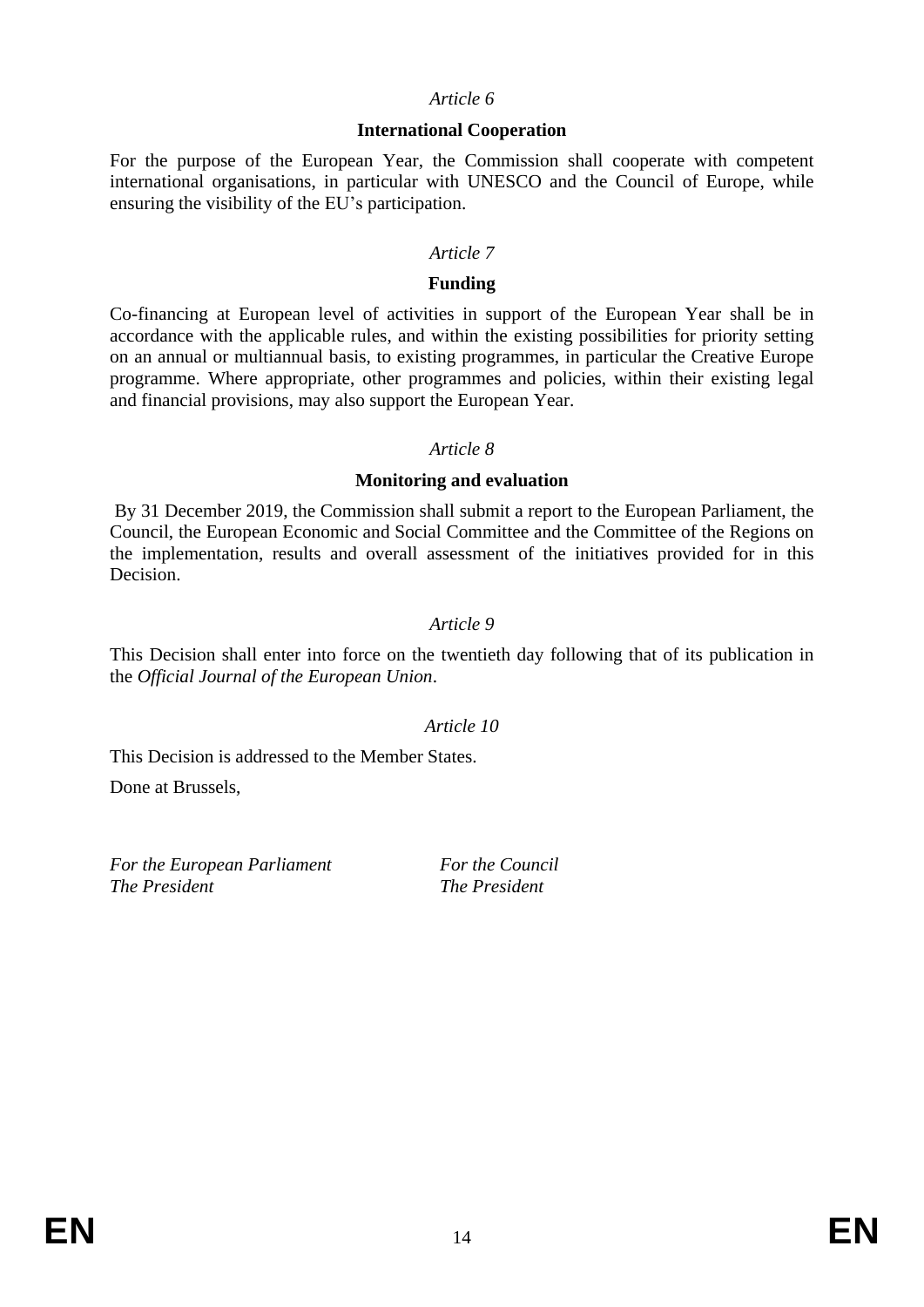# **LEGISLATIVE FINANCIAL STATEMENT**

# **1. FRAMEWORK OF THE PROPOSAL/INITIATIVE**

- 1.1. Title of the proposal/initiative
- 1.2. Policy area(s) concerned in the ABM/ABB structure
- 1.3. Nature of the proposal/initiative
- 1.4. Objective(s)
- 1.5. Grounds for the proposal/initiative
- 1.6. Duration and financial impact
- 1.7. Management mode(s) planned

# **2. MANAGEMENT MEASURES**

- 2.1. Monitoring and reporting rules
- 2.2. Management and control system
- 2.3. Measures to prevent fraud and irregularities

# **3. ESTIMATED FINANCIAL IMPACT OF THE PROPOSAL/INITIATIVE**

- 3.1. Heading(s) of the multiannual financial framework and expenditure budget line(s) affected
- 3.2. Estimated impact on expenditure
- *3.2.1. Summary of estimated impact on expenditure*
- *3.2.2. Estimated impact on operational appropriations*
- *3.2.3. Estimated impact on appropriations of an administrative nature*
- *3.2.4. Compatibility with the current multiannual financial framework*
- *3.2.5. Third-party contributions*
- 3.3. Estimated impact on revenue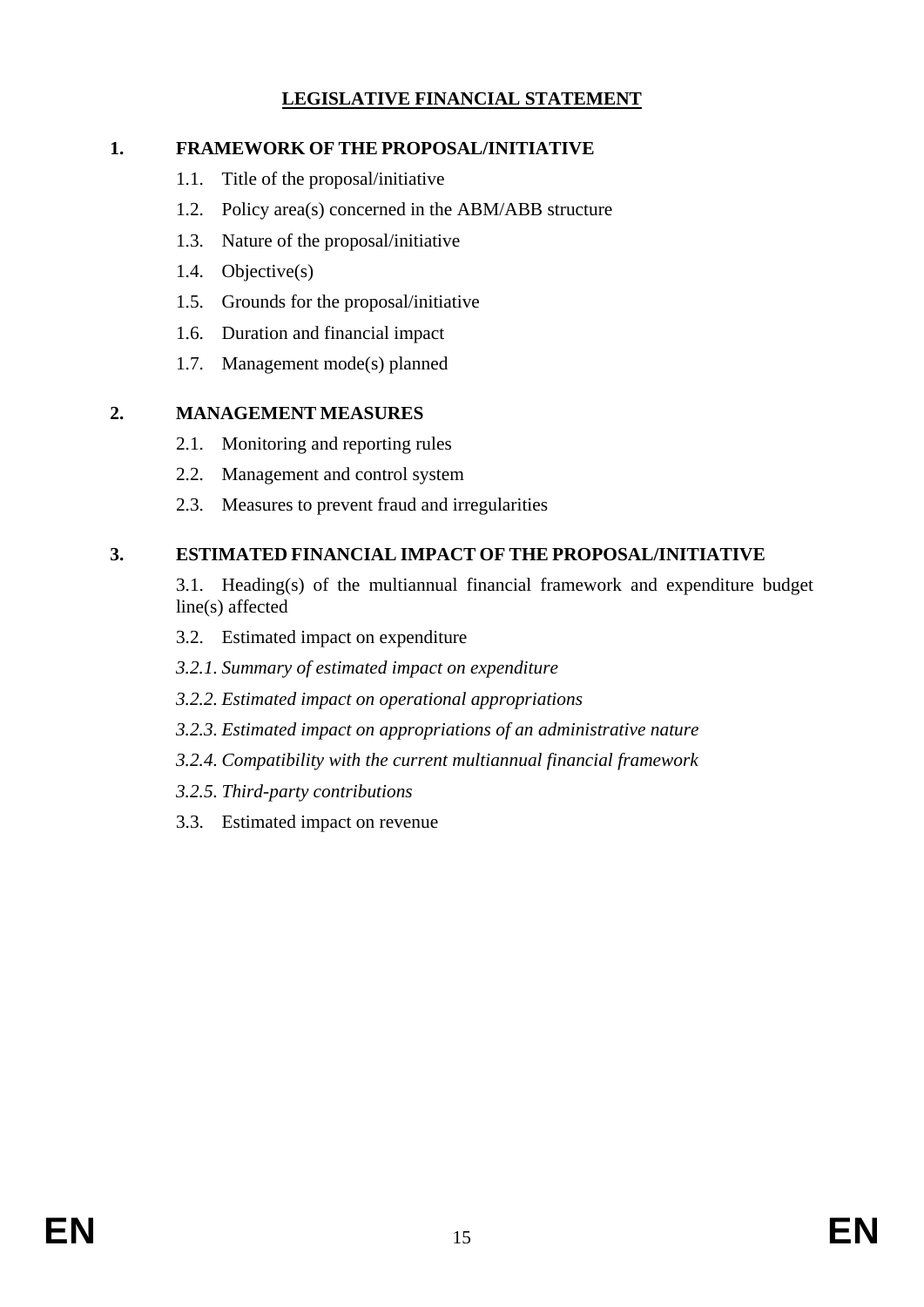# **LEGISLATIVE FINANCIAL STATEMENT**

## **1. FRAMEWORK OF THE PROPOSAL/INITIATIVE**

### **1.1. Title of the proposal/initiative**

European Year of Cultural Heritage

## **1.2. Policy area(s) concerned in the ABM/ABB structure<sup>27</sup>**

POLICY AREA(S): EDUCATION AND CULTURE ACTIVITY (-IES): CREATIVE EUROPE

### **1.3. Nature of the proposal/initiative**

**X** The proposal/initiative relates to **a new action**

 The proposal/initiative relates to **a new action following a pilot project/preparatory action<sup>28</sup>**

The proposal/initiative relates to **the extension of an existing action**

The proposal/initiative relates to **an action redirected towards a new action**

## **1.4. Objective(s)**

*1.4.1. The Commission's multiannual strategic objective(s) targeted by the proposal/initiative* 

No multiannual strategic objective considering the specificity of the initiative which is a European Year

*1.4.2. Specific objective(s) and ABM/ABB activity(ies) concerned* 

### Specific objective No

(a) It shall contribute to promoting the role of European cultural heritage as a pivotal component of cultural diversity and intercultural dialogue. It should highlight the best means to ensure its conservation and safeguarding and its enjoyment by a wider and more diversified public. This includes through audience development measures and heritage education, in full respect of the competences of the Member States, thereby promoting social inclusion and integration.

(b) It shall enhance the contribution of European cultural heritage to the economy and the society, through its direct and indirect economic potential. This includes the capacity to underpin the cultural and creative industries and inspire creation and innovation, promote sustainable tourism, enhance social cohesion and generate longterm employment.

(c) It shall contribute to promoting cultural heritage as an important element of the Union's international dimension, building on the interest in partner countries for Europe's heritage and expertise.

ABM/ABB activity(ies) concerned

15.04 – Creative Europe

<sup>27</sup> <sup>27</sup> ABM: activity-based management; ABB: activity-based budgeting.

As referred to in Article  $54(2)$  (a) or (b) of the Financial Regulation.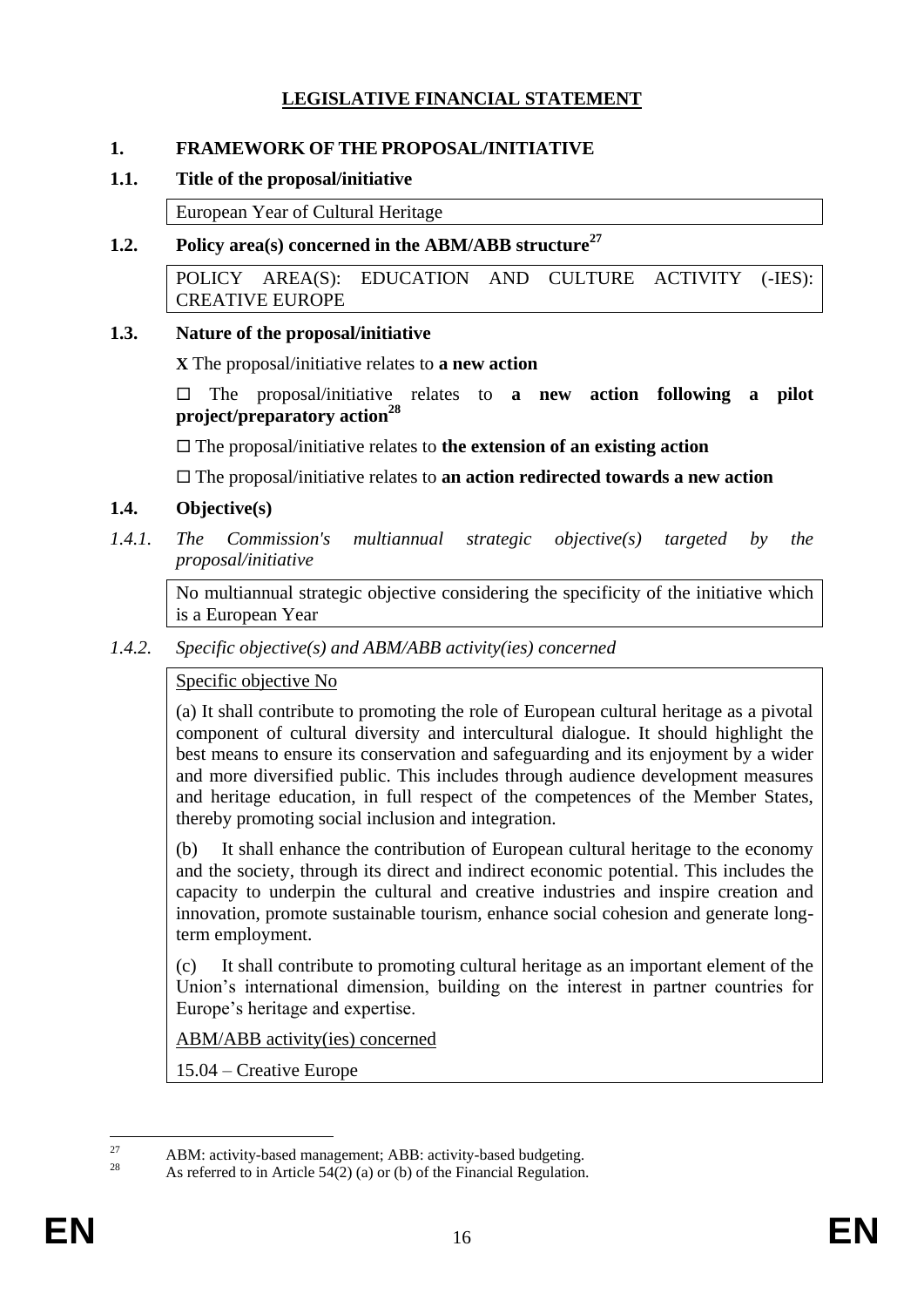# *1.4.3. Expected result(s) and impact*

*Specify the effects which the proposal/initiative should have on the beneficiaries/groups targeted.*

- Information and promotion campaigns, events and initiatives at European, national, regional and local levels to convey key messages and disseminate information about examples of good practice, including of the role of the EU in promoting shared solutions.

- Raising awareness of the importance of cultural heritage for EU citizens and strengthening its contribution to growth and jobs and social cohesion at national and European level -

- Highlight the challenges and enhance the opportunities concerning safeguarding, conservation and management of cultural heritage, including those linked to digitisation

# *1.4.4. Indicators of results and impact*

*Specify the indicators for monitoring implementation of the proposal/initiative.*

Number of outputs in the framework of the information campaign

# **1.5. Grounds for the proposal/initiative**

# *1.5.1. Requirement(s) to be met in the short or long term*

Short-term: Better information on the importance of cultural heritage as an asset for the EU as well as of the role of the EU in safeguarding it

Long-term: Greater awareness among the citizens of the importance of cultural heritage and greater recognition of the positive role of the EU

*1.5.2. Added value of EU involvement*

- Strengthening the awareness of the importance of the European cultural heritage in terms of economic growth and social cohesion

- Raise awareness of the challenges and opportunities and highlight the role of the EU in promoting shared solutions

# *1.5.3. Lessons learned from similar experiences in the past*

The European Years organised over the last 10 years have proven their value as effective awareness raising instruments which had an impact on both the general public and multipliers and have created synergies between different areas of intervention at EU and Member States level.

# *1.5.4. Compatibility and possible synergy with other appropriate instruments*

The European Year of cultural heritage will act as a reference point for several Union programmes such as the Creative Europe programme, the European Structural & Investment Funds, Horizon 2020 (including the digital elements of heritage preservation and valorisation), Erasmus+ and Europe for Citizens. Creative Europe also funds three EU actions specifically dedicated to cultural heritage: European Heritage Days; the EU Prize for Cultural Heritage; and the European Heritage Label.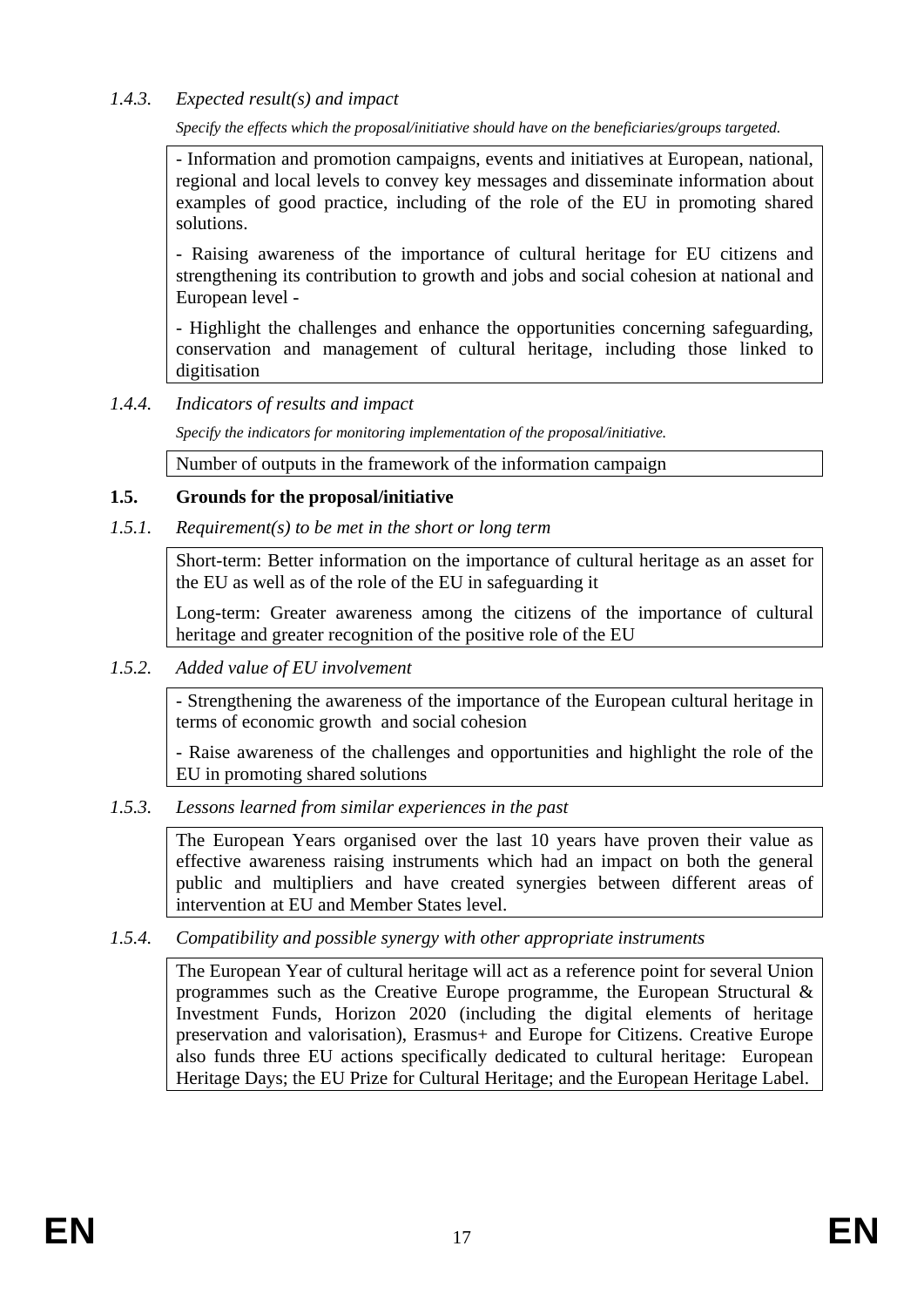# **1.6. Duration and financial impact**

# X Proposal/initiative of **limited duration**

- X Proposal/initiative in effect from 01/01/2018 to 31/12/2018
- X Financial impact from 2017 to 2018

# Proposal/initiative of **unlimited duration**

- Implementation with a start-up period from YYYY to YYYY,
- followed by full-scale operation.

# **1.7. Management mode(s) planned<sup>29</sup>**

# **X Direct management** by the Commission

- $\Box$  by its departments, including by its staff in the Union delegations;
- $\Box$  by the executive agencies
- **Shared management** with the Member States

**Indirect management** by entrusting budget implementation tasks to:

- $\Box$  third countries or the bodies they have designated;
- $\Box$  international organisations and their agencies (to be specified);
- $\Box$  the EIB and the European Investment Fund;
- $\square$  bodies referred to in Articles 208 and 209 of the Financial Regulation;
- $\Box$  public law bodies;
- $\Box$  bodies governed by private law with a public service mission to the extent that they provide adequate financial guarantees;
- $\Box$  bodies governed by the private law of a Member State that are entrusted with the implementation of a public-private partnership and that provide adequate financial guarantees;
- $\Box$  persons entrusted with the implementation of specific actions in the CFSP pursuant to Title V of the TEU, and identified in the relevant basic act.
- *If more than one management mode is indicated, please provide details in the 'Comments' section.*

# **Comments**

| .<br>- |  |
|--------|--|
| .      |  |

<sup>29</sup> Details of management modes and references to the Financial Regulation may be found on the BudgWeb site: https://myintracomm.ec.testa.eu/budgweb/EN/man/budgmanag/Pages/budgmanag.aspx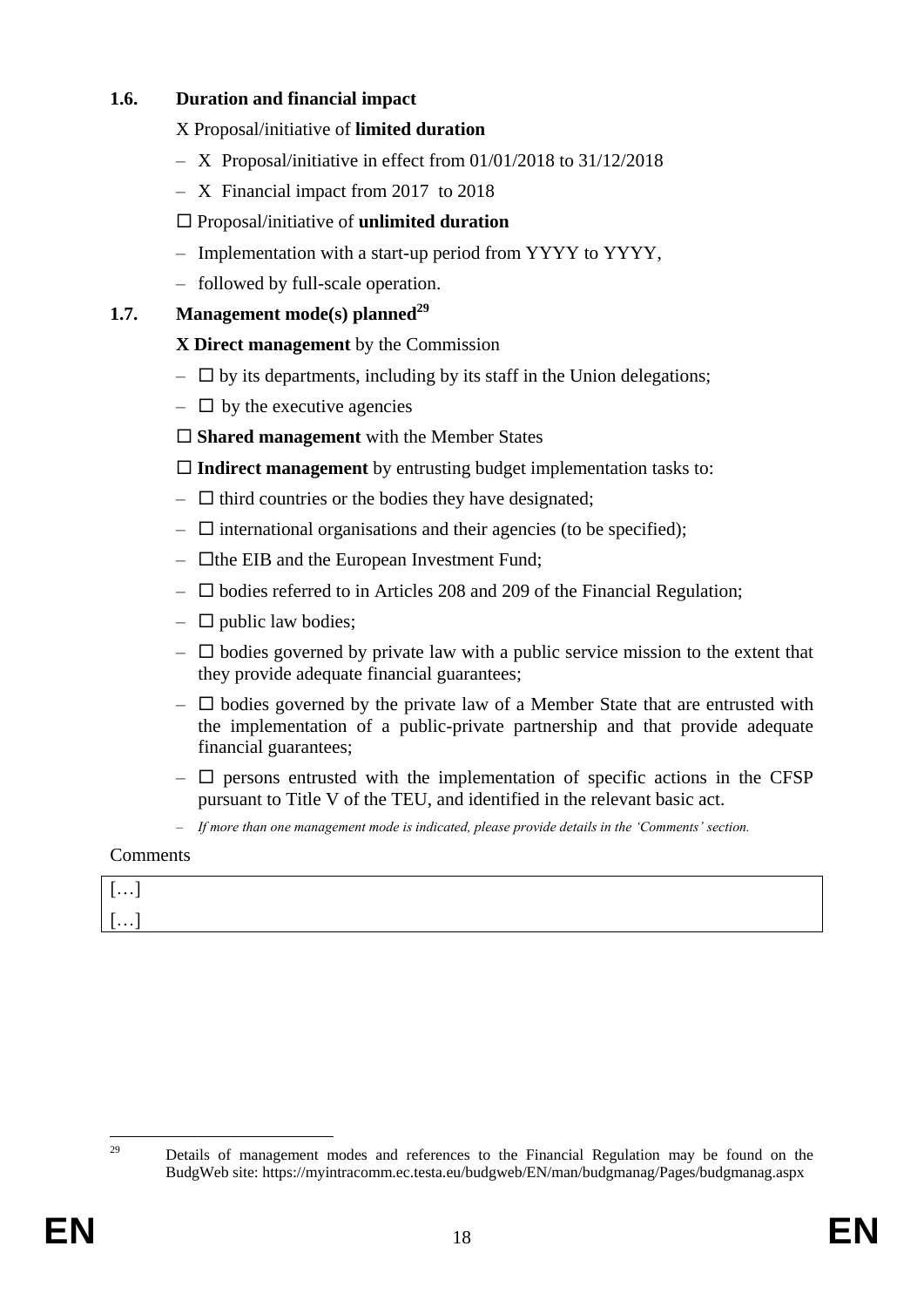## **2. MANAGEMENT MEASURES**

### **2.1. Monitoring and reporting rules**

*Specify frequency and conditions.*

Work Programme of the European Year

Establishment of a Steering Committee

### **2.2. Management and control system**

### *2.2.1. Risk(s) identified*

- Lack of visibility of the initiatives

- Too high expectations with regard to the limited budget

## *2.2.2. Information concerning the internal control system set up*

Regular risk assessment in the framework of Steering Committee

*2.2.3. Estimate of the costs and benefits of the controls and assessment of the expected level of risk of error* 

[Pour mémoire]

[Pour mémoire]

## **2.3. Measures to prevent fraud and irregularities**

*Specify existing or envisaged prevention and protection measures.*

The Commission shall ensure that, when actions financed under this Decision are implemented, the financial interests of the Union are protected by the application of preventive measures against fraud, corruption and any other illegal activities, by effective checks and by the recovery of the amounts unduly paid and, if irregularities are detected, by effective, proportional and dissuasive penalties. The Commission is authorised to carry out checks and verifications in situ under this Decision, in compliance Council Regulation (Euratom, EC) No 2185/96 of 11 November 1996 concerning on-the-spot checks and inspections carried out by the Commission in order to protect the European Communities' financial interests against fraud and other irregularities. If need be, investigations shall be carried out by the European Anti-Fraud Office and shall be governed by Regulation (EC) No 1073/1999 of the European Parliament and of the Council of 25 May 1999 concerning investigations conducted by the European Anti-Fraud Office (OLAF)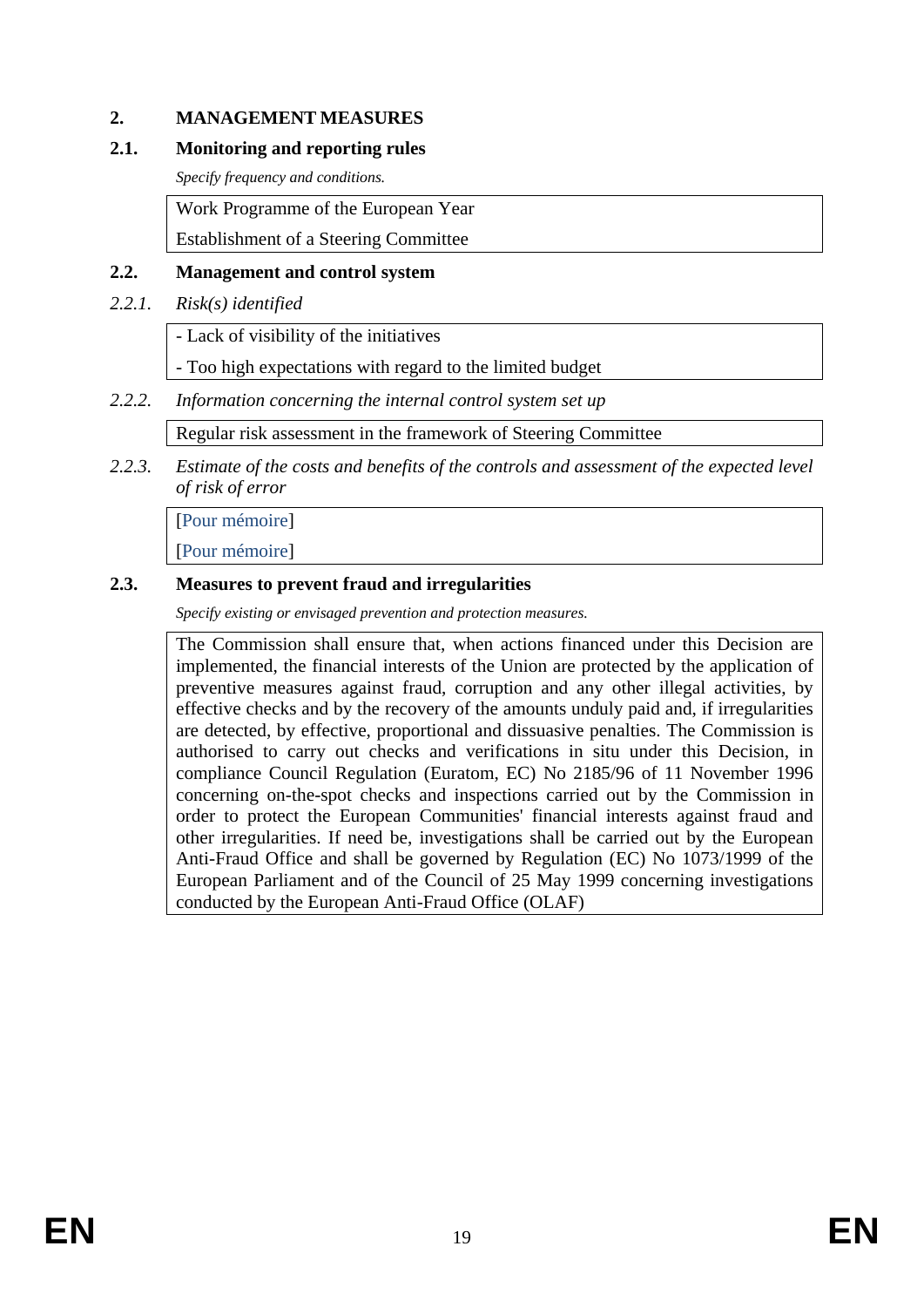## **3. ESTIMATED FINANCIAL IMPACT OF THE PROPOSAL/INITIATIVE**

### **3.1. Heading(s) of the multiannual financial framework and expenditure budget line(s) affected**

• Existing budget lines

In order of multiannual financial framework headings and budget lines.

| Budget line<br>Heading of<br>multiannual<br>financial<br>Heading 3: Security and citizenship<br>framework<br>15 04 02- Culture sub-programme —<br>Supporting cross-border actions<br>and<br>3<br>promoting transnational circulation and |                                   | Type of<br>expenditure                 | Contribution                        |                                                                                  |     |                |  |  |  |  |
|------------------------------------------------------------------------------------------------------------------------------------------------------------------------------------------------------------------------------------------|-----------------------------------|----------------------------------------|-------------------------------------|----------------------------------------------------------------------------------|-----|----------------|--|--|--|--|
|                                                                                                                                                                                                                                          | Diff./Non-<br>diff. <sup>30</sup> | from<br><b>EFTA</b><br>countries<br>31 | from<br>candidate<br>countries $32$ | within the<br>meaning of<br>Article $21(2)(b)$ of<br>the Financial<br>Regulation |     |                |  |  |  |  |
|                                                                                                                                                                                                                                          | mobility                          | Diff.                                  | N <sub>O</sub>                      | N <sub>O</sub>                                                                   | NO. | N <sub>O</sub> |  |  |  |  |

## • New budget lines requested

## *In order of multiannual financial framework headings and budget lines.*

| Heading of                            | Budget line | Type of<br>expenditure |                                  |                                | Contribution            |                                                                                  |
|---------------------------------------|-------------|------------------------|----------------------------------|--------------------------------|-------------------------|----------------------------------------------------------------------------------|
| multiannual<br>financial<br>framework |             | Diff./Non-<br>diff.    | from<br><b>EFTA</b><br>countries | from<br>candidate<br>countries | from third<br>countries | within the<br>meaning of<br>Article $21(2)(b)$ of<br>the Financial<br>Regulation |
|                                       |             |                        |                                  |                                |                         |                                                                                  |

 $30\,$ <sup>30</sup> Diff. = Differentiated appropriations / Non-diff. = Non-differentiated appropriations.<br> $EFTA: European Eroz Tede A session$ 

 $^{31}$  EFTA: European Free Trade Association.

Candidate countries and, where applicable, potential candidate countries from the Western Balkans.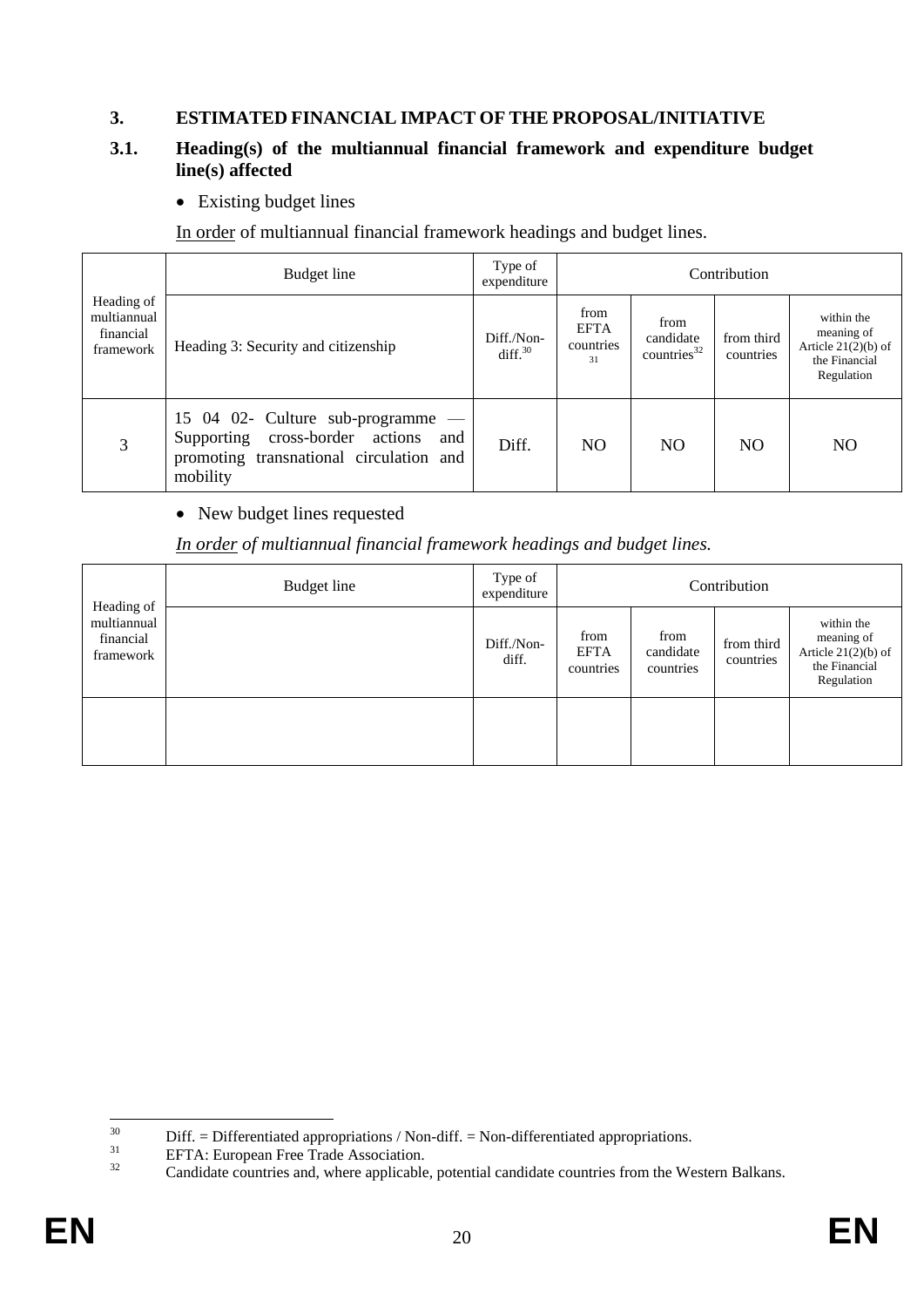#### **3.2. Estimated impact on expenditure**

[This section should be filled in using the [spreadsheet on budget data of an administrative nature](http://www.cc.cec/budg/leg/internal/leg-070_internal_en.html) (second document in annex to this financial statement) and uploaded to CISNET for interservice consultation purposes.]

*3.2.1. Summary of estimated impact on expenditure* 

EUR million (to three decimal places)

| Heading of multiannual financial<br>ramework | Number | Heading Security and citizenship |
|----------------------------------------------|--------|----------------------------------|
|----------------------------------------------|--------|----------------------------------|

| DG: EAC                                                                                              |             | Year<br>$N^{33}$ | Year<br>$N+1$ | Year<br>$N+2$ | Year<br>$N+3$ | Enter as many years as<br>necessary to show the duration<br>of the impact (see point 1.6) |  |  | <b>TOTAL</b> |       |
|------------------------------------------------------------------------------------------------------|-------------|------------------|---------------|---------------|---------------|-------------------------------------------------------------------------------------------|--|--|--------------|-------|
| • Operational appropriations                                                                         |             |                  |               |               |               |                                                                                           |  |  |              |       |
|                                                                                                      |             | (1)              |               |               |               |                                                                                           |  |  |              |       |
|                                                                                                      |             | (2)              |               |               |               |                                                                                           |  |  |              |       |
| $15 \t04 \t02$ – creative Europe – Culture Sub-                                                      | Commitments | (1a)             | 1.000         | 3.000         |               |                                                                                           |  |  |              | 4.000 |
| programme                                                                                            | Payments    | (2a)             | 0.500         | 1.900         | 1.100         | 0.500                                                                                     |  |  |              | 4.000 |
| Appropriations of an administrative nature financed from the<br>envelope of specific programmes $34$ |             |                  |               |               |               |                                                                                           |  |  |              |       |
| Number of budget line                                                                                |             | (3)              |               |               |               |                                                                                           |  |  |              |       |
| <b>TOTAL appropriations</b>                                                                          | Commitments | $=1+1a$<br>$+3$  |               |               |               |                                                                                           |  |  |              |       |
| for DG EAC*                                                                                          | Payments    | $=2+2a$<br>$+3$  |               |               |               |                                                                                           |  |  |              |       |

<sup>33</sup>  $33$  Year N is the year in which implementation of the proposal/initiative starts.

Technical and/or administrative assistance and expenditure in support of the implementation of EU programmes and/or actions (former 'BA' lines), indirect research, direct research.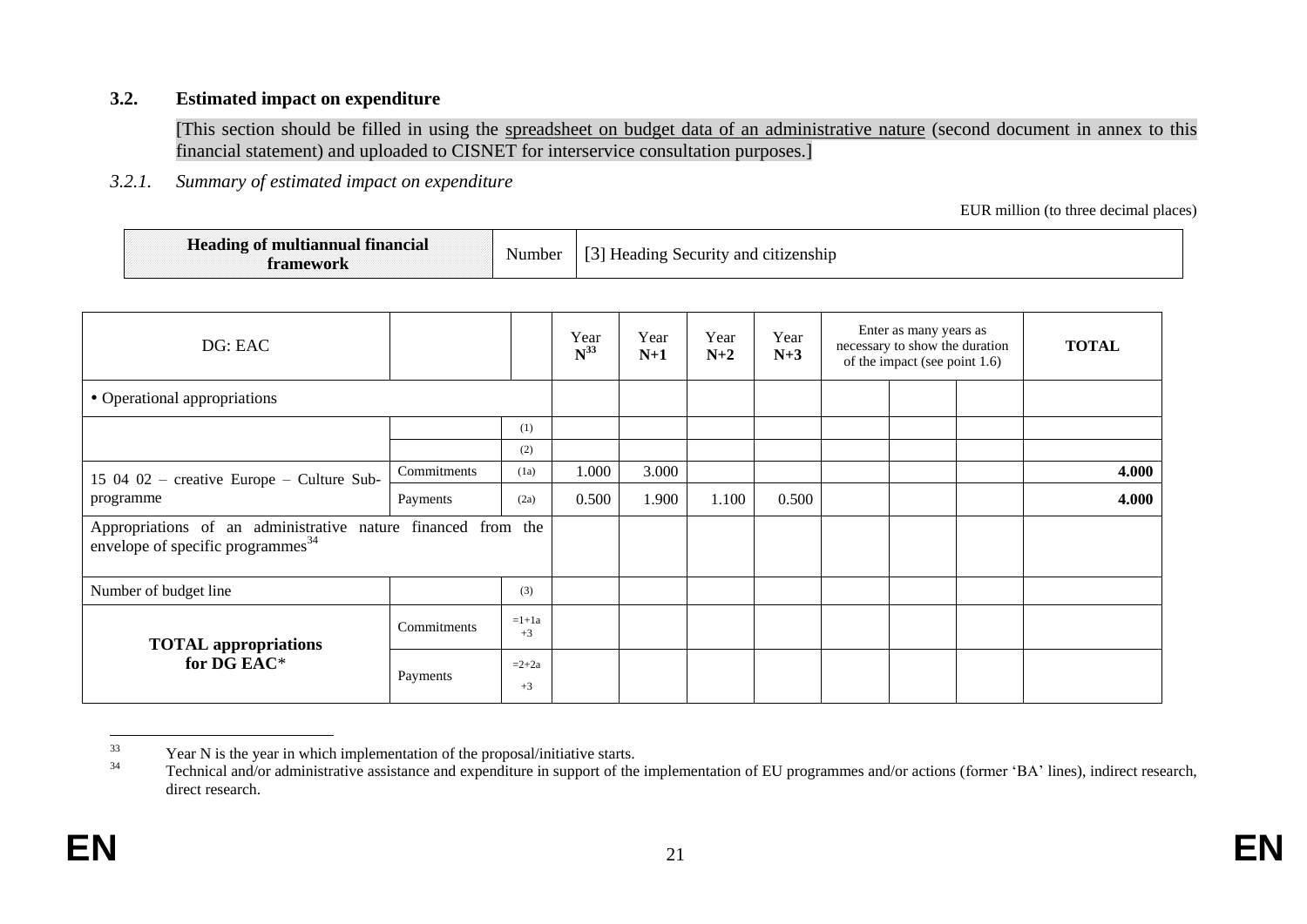|                                                                                                        | Commitments | (4)       | .000  | 3.000 |       |       |  | 4.000 |
|--------------------------------------------------------------------------------------------------------|-------------|-----------|-------|-------|-------|-------|--|-------|
| • TOTAL operational appropriations                                                                     | Payments    | (5)       | 0.500 | .900  | l.100 | 0.500 |  | 4.000 |
| TOTAL appropriations of an administrative nature<br>financed from the envelope for specific programmes | (6)         |           |       |       |       |       |  |       |
| <b>TOTAL</b> appropriations                                                                            | Commitments | $=4+6$    |       |       |       |       |  |       |
| under HEADING $\leq$ ><br>of the multiannual financial framework                                       | Payments    | $= 5 + 6$ |       |       |       |       |  |       |

# **If more than one heading is affected by the proposal / initiative:**

|                                                                                                          | Commitments | (4)       |          |       |      |       |  |       |
|----------------------------------------------------------------------------------------------------------|-------------|-----------|----------|-------|------|-------|--|-------|
| • TOTAL operational appropriations                                                                       | Payments    | (5)       |          |       |      |       |  |       |
| • TOTAL appropriations of an administrative nature<br>financed from the envelope for specific programmes |             | (6)       |          |       |      |       |  |       |
| <b>TOTAL appropriations</b>                                                                              | Commitments | $=4+6$    | $.000$ . | 3.000 |      |       |  | 4.000 |
| under HEADINGS 1 to 4<br>of the multiannual financial framework<br>(Reference amount)                    | Payments    | $= 5 + 6$ | 0.500    | .900  | .100 | 0.500 |  | 4.000 |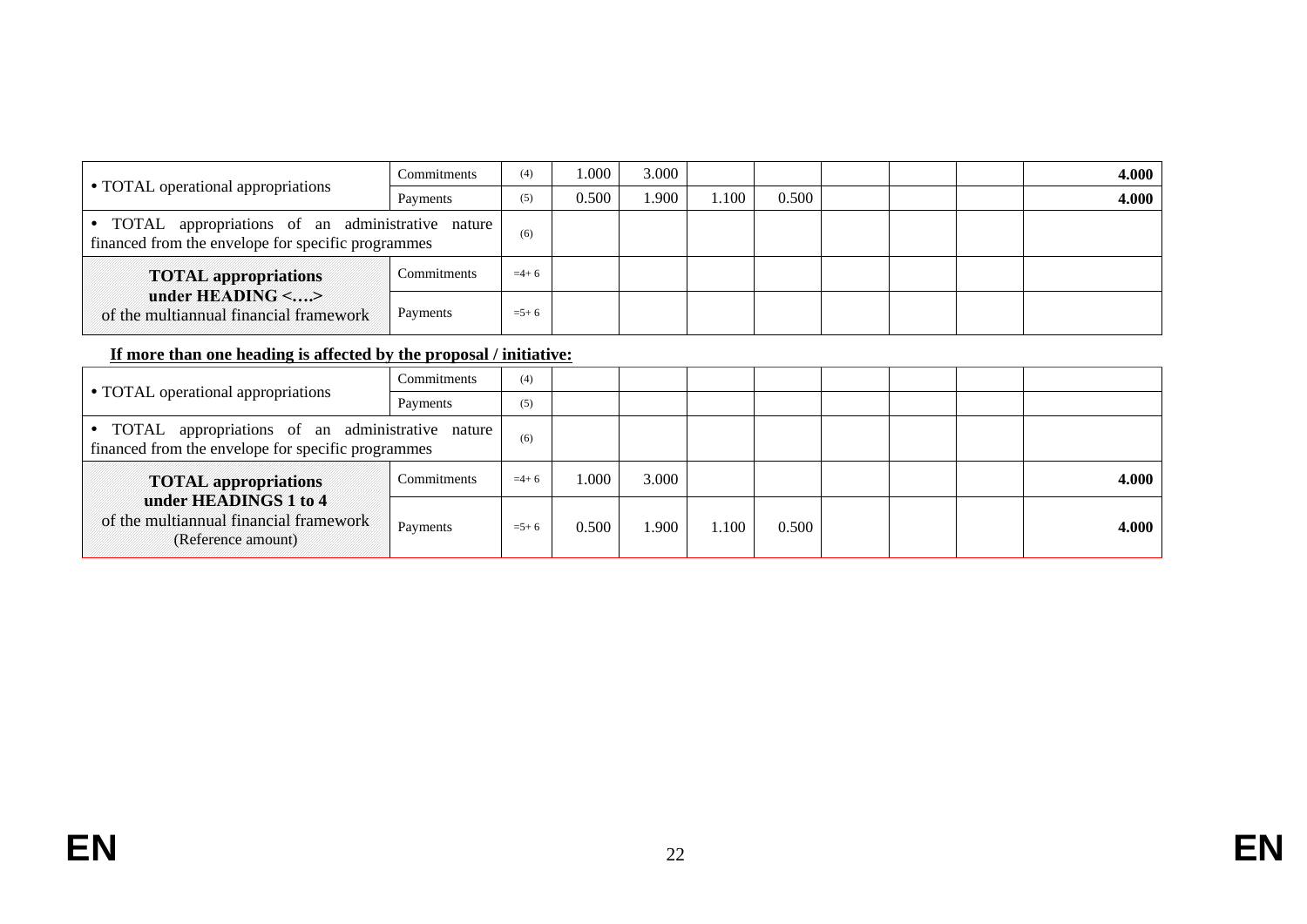| <b>Heading of multiannual financial</b><br>framework                                     | 5                          |                 | 'Administrative expenditure' |               |               |               |                                                                                           |                                       |
|------------------------------------------------------------------------------------------|----------------------------|-----------------|------------------------------|---------------|---------------|---------------|-------------------------------------------------------------------------------------------|---------------------------------------|
|                                                                                          |                            |                 |                              |               |               |               |                                                                                           | EUR million (to three decimal places) |
|                                                                                          |                            |                 | Year<br>N                    | Year<br>$N+1$ | Year<br>$N+2$ | Year<br>$N+3$ | Enter as many years as<br>necessary to show the duration<br>of the impact (see point 1.6) | <b>TOTAL</b>                          |
| DG: EAC                                                                                  |                            |                 |                              |               |               |               |                                                                                           |                                       |
| • Human resources                                                                        |                            |                 | p.m.                         | p.m.          | p.m.          | p.m.          |                                                                                           | p.m.                                  |
| • Other administrative expenditure                                                       |                            |                 | p.m.                         | p.m.          | p.m.          | p.m.          |                                                                                           | p.m.                                  |
| <b>TOTAL DG EAC</b>                                                                      | Appropriations             |                 | p.m.                         | p.m.          | p.m.          | p.m.          |                                                                                           | p.m.                                  |
|                                                                                          |                            |                 |                              |               |               |               |                                                                                           |                                       |
| <b>TOTAL appropriations</b><br>under HEADING 5<br>of the multiannual financial framework | (Total)<br>Total payments) | $commitments =$ | p.m.                         | p.m.          |               |               |                                                                                           | p.m.                                  |

EUR million (to three decimal places)

|                                                                  | Year<br>$N^{35}$ | Year<br>$N+1$ | Year<br>$N+2$ | Year<br>$N+3$ | Enter as many years as<br>necessary to show the duration<br>of the impact (see point $1.6$ ) | <b>TOTAL</b> |  |
|------------------------------------------------------------------|------------------|---------------|---------------|---------------|----------------------------------------------------------------------------------------------|--------------|--|
| <b>TOTAL appropriations</b>                                      | Commitments      |               |               |               |                                                                                              |              |  |
| under HEADINGS 1 to 5*<br>of the multiannual financial framework | Payments         |               |               |               |                                                                                              |              |  |

\*Heading 5: Costs for administration, including human resources, will be assured by internal redeployment inside DG EAC.

<sup>35</sup> Year N is the year in which implementation of the proposal/initiative starts.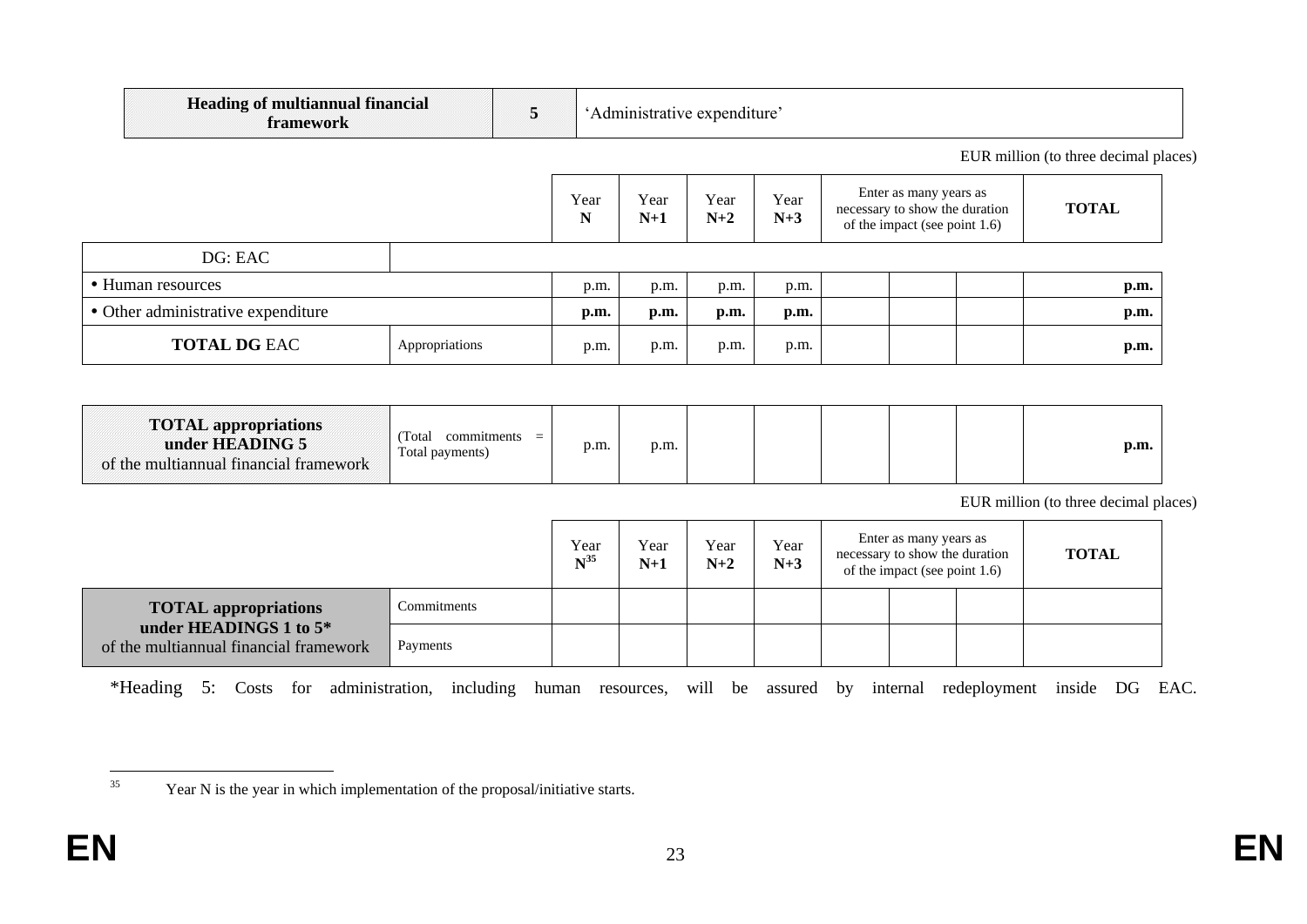# *3.2.2. Estimated impact on operational appropriations*

- $\Box$  The proposal/initiative does not require the use of operational appropriations
- X The proposal/initiative requires the use of operational appropriations, as explained below:

Commitment appropriations in EUR million (to three decimal places)

| <b>Indicate</b>                      |                                      |                 |                | Year<br>$\mathbf N$ |                | Year<br>$N+1$    |                                                    | Year<br>$N+2$ | Year<br>$N+3$             |                     |                           |      |                         | Enter as many years as necessary to show the<br>duration of the impact (see point 1.6) |                               |      |             | <b>TOTAL</b>  |
|--------------------------------------|--------------------------------------|-----------------|----------------|---------------------|----------------|------------------|----------------------------------------------------|---------------|---------------------------|---------------------|---------------------------|------|-------------------------|----------------------------------------------------------------------------------------|-------------------------------|------|-------------|---------------|
| objectives and<br>outputs            |                                      |                 |                |                     |                |                  |                                                    |               | <b>OUTPUTS</b>            |                     |                           |      |                         |                                                                                        |                               |      |             |               |
| $\mathbb Q$                          | Type <sup>36</sup>                   | Average<br>cost | $\mathsf{S}$   | $\mathop{\rm Cost}$ | N <sub>o</sub> | Cost             | $\rm \stackrel{\circ}{\rm \stackrel{>}{\rm \sim}}$ | Cost          | $\mathsf{S}^{\mathsf{o}}$ | $\mathop{\rm Cost}$ | $\mathsf{S}^{\mathsf{o}}$ | Cost | $\mathsf{N}_\mathsf{O}$ | Cost                                                                                   | $\rm \stackrel{\circ}{\rm X}$ | Cost | Total<br>No | Total<br>cost |
| SPECIFIC OBJECTIVE No 137            |                                      |                 |                |                     |                |                  |                                                    |               |                           |                     |                           |      |                         |                                                                                        |                               |      |             |               |
| - Output                             | Comm                                 | 0.3             | $\sqrt{2}$     | 0.600               | $\overline{0}$ | $\mathbf{0}$     |                                                    |               |                           |                     |                           |      |                         |                                                                                        |                               |      |             | 0.600         |
| - Output                             | Semin<br>ars                         | 0.25            | $\overline{4}$ | 1.000               | $\overline{0}$ | $\overline{0}$   |                                                    |               |                           |                     |                           |      |                         |                                                                                        |                               |      |             | 1.000         |
| - Output                             |                                      |                 |                |                     |                |                  |                                                    |               |                           |                     |                           |      |                         |                                                                                        |                               |      |             |               |
| Subtotal for specific objective No 1 |                                      |                 | 6              | 1.600               | $\overline{0}$ | $\mathbf{0}$     |                                                    |               |                           |                     |                           |      |                         |                                                                                        |                               |      |             | 1.600         |
| SPECIFIC OBJECTIVE No 2              |                                      |                 |                |                     |                |                  |                                                    |               |                           |                     |                           |      |                         |                                                                                        |                               |      |             |               |
| - Output                             | Comm<br>unicati<br>on                | 0.3             | $\overline{2}$ | 0.600               | $\overline{0}$ | $\boldsymbol{0}$ |                                                    |               |                           |                     |                           |      |                         |                                                                                        |                               |      |             | 0.600         |
| - Output                             | Semin<br>ars and<br>confer           | 0.25            | $\mathfrak{Z}$ | 0.750               | $\Omega$       | $\overline{0}$   |                                                    |               |                           |                     |                           |      |                         |                                                                                        |                               |      |             | 0.750         |
|                                      | Subtotal for specific objective No 2 |                 |                | 1.350               | $\overline{0}$ | $\boldsymbol{0}$ |                                                    |               |                           |                     |                           |      |                         |                                                                                        |                               |      |             | 1.350         |

<sup>36</sup> <sup>36</sup> Outputs are products and services to be supplied (e.g.: number of student exchanges financed, number of km of roads built, etc.).

As described in point 1.4.2. 'Specific objective(s)...'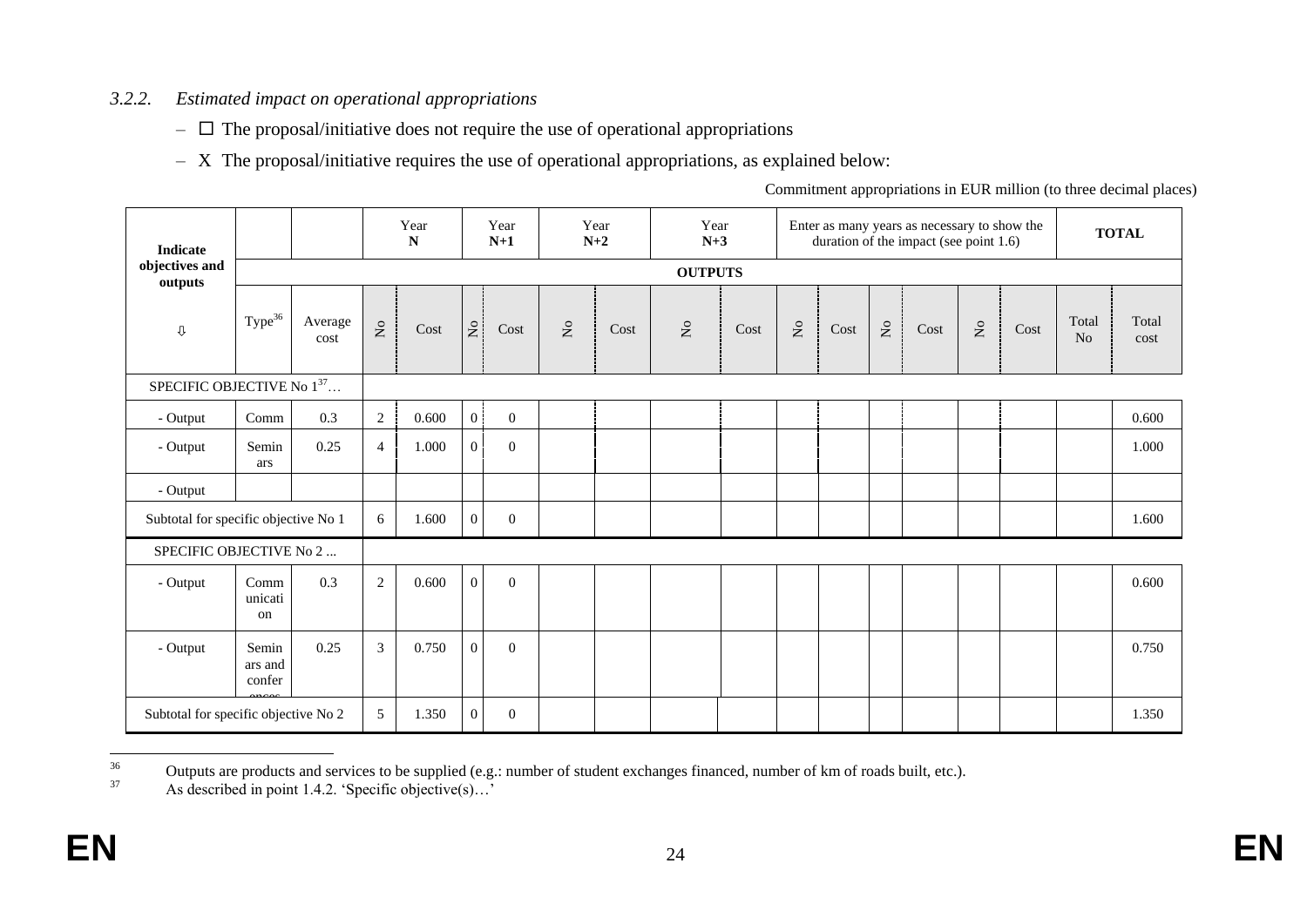| SPECIFIC OBJECTIVE No 3              |                            |      |                |       |                |                |  |  |  |  |  |       |
|--------------------------------------|----------------------------|------|----------------|-------|----------------|----------------|--|--|--|--|--|-------|
| - Output                             | Comm<br>unicati<br>on      | 0.3  | -1             | 0.300 | $\overline{0}$ | $\overline{0}$ |  |  |  |  |  | 0.300 |
| - Output                             | Semin<br>ars and<br>confer | 0.25 | $\mathbf{3}$   | 0.750 | $\overline{0}$ | $\overline{0}$ |  |  |  |  |  | 0.750 |
| Subtotal for specific objective No 3 |                            |      | $\overline{4}$ | 1.050 | $\overline{0}$ | $\overline{0}$ |  |  |  |  |  | 1.050 |
|                                      |                            |      |                |       |                |                |  |  |  |  |  |       |
|                                      | <b>TOTAL COST</b>          |      |                |       |                |                |  |  |  |  |  | 4.000 |

#### **Outputs**

Communication campaign: this may include VNRs, video clips, visual identity, website, PR activities, social media, promotion material, publications and printing, studies and other awareness-raising activities

Seminars and conferences: this may include opening and closing conferences, lectures, workshops, high level events, journalists' seminars, side events and other gatherings both in Brussels or in Member States

## **Cost structure**

Based on previous experience in other culture-related actions, notably in the framework of the Creative Europe programme, it has been estimated that the average cost of a communication campaign on a EU level is around EUR 300,000, and that of a seminar may vary between EUR 100,000 and EUR 400,000 depending on the scope and number of attendees, so it has been assumed that the average cost of the seminars which will be organised in the framework of the European Year of Heritage may reasonably amount to EUR 250,000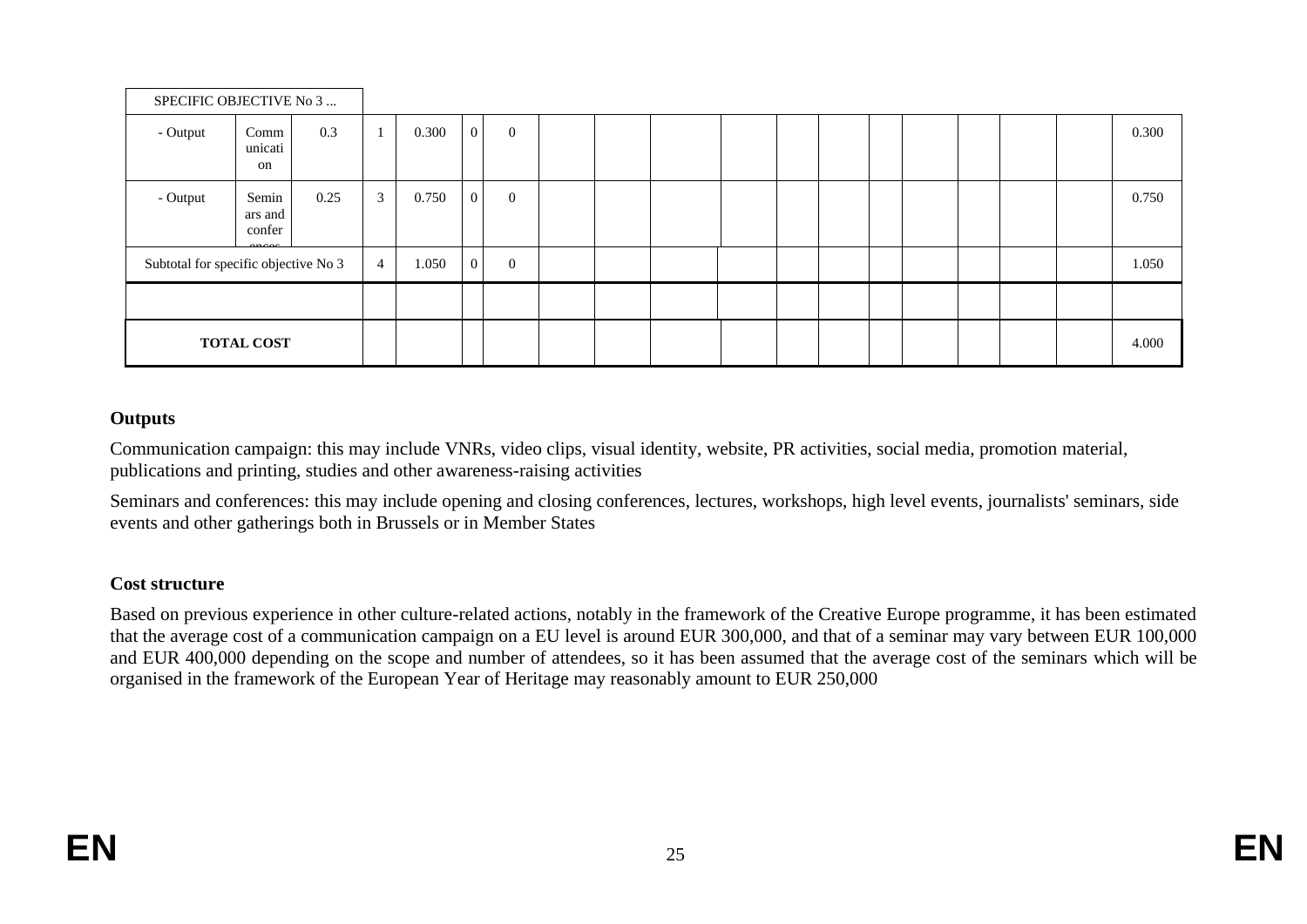## *3.2.3. Estimated impact on appropriations of an administrative nature*

### 3.2.3.1. Summary

- $\Box$  The proposal/initiative does not require the use of appropriations of an administrative nature
- X The proposal/initiative requires the use of appropriations of an administrative nature, as explained below:

EUR million (to three decimal places)

| Year<br>$ -$<br>$\cdot$ $\cdot$<br>Enter as many years as necessary to show the<br>Y ear<br>Year<br>r ear<br><b>NT 38</b><br>N+3<br>duration of the impact (see point 1.6) | <b>TOTAL</b> |
|----------------------------------------------------------------------------------------------------------------------------------------------------------------------------|--------------|
|----------------------------------------------------------------------------------------------------------------------------------------------------------------------------|--------------|

| <b>HEADING 5</b><br>of the multiannual<br>financial framework          |      |      |      |      |  |  |
|------------------------------------------------------------------------|------|------|------|------|--|--|
| Human resources                                                        | p.m. | p.m. | p.m. | p.m. |  |  |
| Other administrative<br>expenditure                                    | p.m. | p.m. | p.m. | p.m. |  |  |
| <b>Subtotal HEADING 5</b><br>of the multiannual<br>financial framework | p.m. | p.m. | p.m. | p.m. |  |  |

| Outside HEADING 539<br>of the multiannual<br>financial framework           |  |  |  |  |
|----------------------------------------------------------------------------|--|--|--|--|
| Human resources                                                            |  |  |  |  |
| Other expenditure<br>of an administrative<br>nature                        |  |  |  |  |
| Subtotal<br>outside HEADING 5<br>of the multiannual<br>financial framework |  |  |  |  |

| <b>TOTAL</b> | p.m. | p.m. | p.m. | p.m. |  |  |
|--------------|------|------|------|------|--|--|
|              |      |      |      |      |  |  |

The appropriations required for human resources and other expenditure of an administrative nature will be met by appropriations from the DG that are already assigned to management of the action and/or have been redeployed within the DG, together if necessary with any additional allocation which may be granted to the managing DG under the annual allocation procedure and in the light of budgetary constraints. allocation procedure and in the light of budgetary constraints.

 $38$  $\frac{38}{39}$  Year N is the year in which implementation of the proposal/initiative starts.

<sup>39</sup> Technical and/or administrative assistance and expenditure in support of the implementation of EU programmes and/or actions (former 'BA' lines), indirect research, direct research.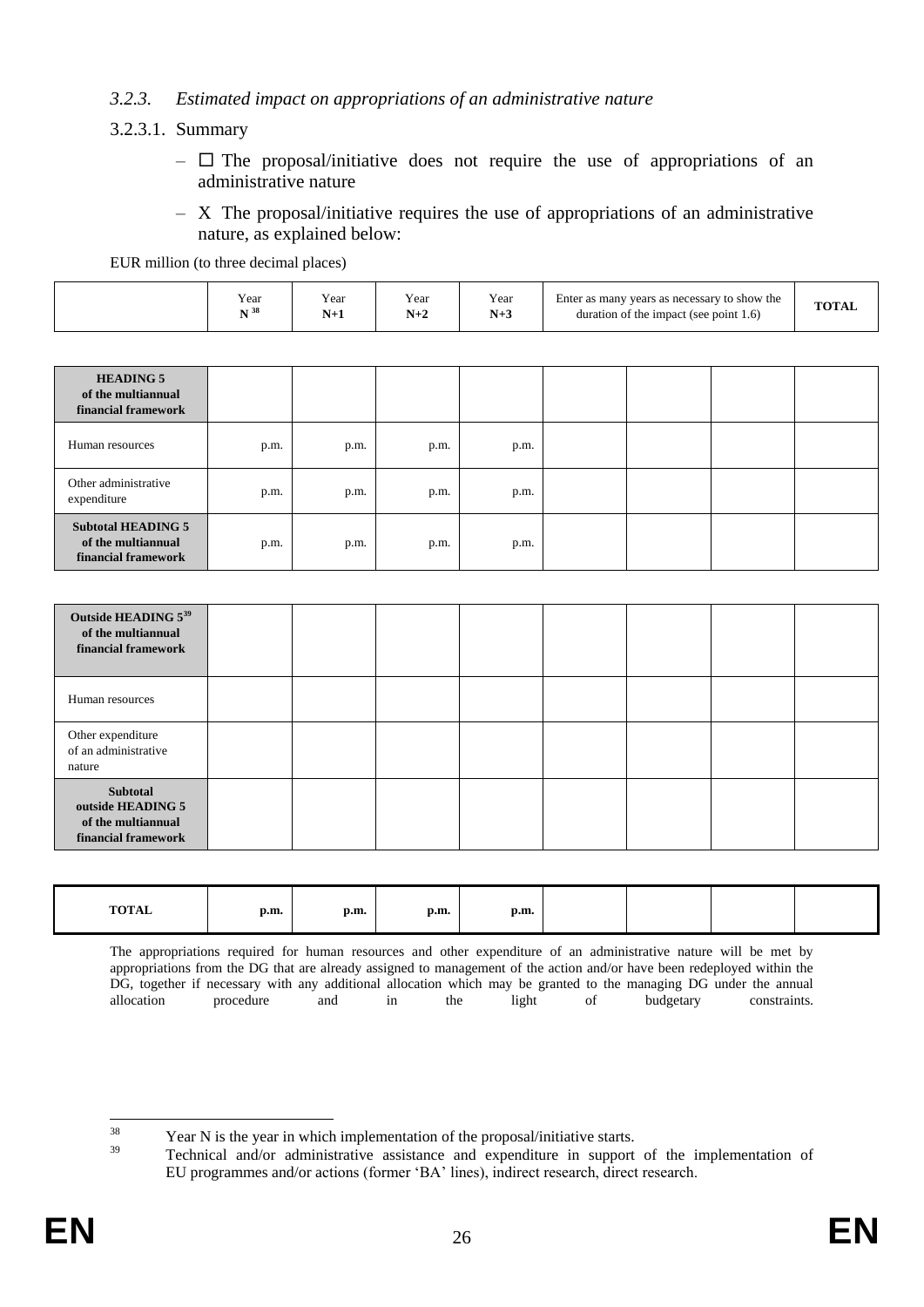### 3.2.3.2. Estimated requirements of human resources

- $\Box$  The proposal/initiative does not require the use of human resources.
- X The proposal/initiative requires the use of human resources, as explained below:

|                                                                            |                                                            |              |              |              | Year<br>$N+1$ | Year $N+2$ | Ye<br>ar<br>$N+$<br>3 | Enter<br>as<br>many<br>years<br>as<br>necessa<br>ry to<br>show<br>the<br>duratio<br>n of the<br>impact<br>(see<br>point<br>1.6) |  |
|----------------------------------------------------------------------------|------------------------------------------------------------|--------------|--------------|--------------|---------------|------------|-----------------------|---------------------------------------------------------------------------------------------------------------------------------|--|
|                                                                            | • Establishment plan posts (officials and temporary staff) |              |              |              |               |            |                       |                                                                                                                                 |  |
| XX 01 01 01 (Headquarters and Commission's<br>Representation Offices)      |                                                            | $\mathbf{1}$ | 1            | $\mathbf{1}$ |               |            |                       |                                                                                                                                 |  |
| XX 01 01 02 (Delegations)                                                  |                                                            |              |              |              |               |            |                       |                                                                                                                                 |  |
| XX 01 05 01 (Indirect research)                                            |                                                            |              |              |              |               |            |                       |                                                                                                                                 |  |
| 10 01 05 01 (Direct research)                                              |                                                            |              |              |              |               |            |                       |                                                                                                                                 |  |
| $\bullet$ External staff (in Full Time Equivalent unit: FTE) <sup>40</sup> |                                                            |              |              |              |               |            |                       |                                                                                                                                 |  |
| XX 01 02 01 (AC, END, INT from the 'global<br>envelope')                   |                                                            |              |              |              |               |            |                       |                                                                                                                                 |  |
| XX 01 02 02 (AC, AL, END, INT and JED in the<br>delegations)               |                                                            |              |              |              |               |            |                       |                                                                                                                                 |  |
| XX 01 04 yy <sup>41</sup>                                                  | - at Headquarters                                          |              |              |              |               |            |                       |                                                                                                                                 |  |
|                                                                            | - in Delegations                                           |              |              |              |               |            |                       |                                                                                                                                 |  |
| XX 01 05 02 (AC, END, INT - Indirect research)                             |                                                            |              |              |              |               |            |                       |                                                                                                                                 |  |
| 10 01 05 02 (AC, END, INT - Direct research)                               |                                                            |              |              |              |               |            |                       |                                                                                                                                 |  |
| Other budget lines (specify)                                               |                                                            |              |              |              |               |            |                       |                                                                                                                                 |  |
| <b>TOTAL</b>                                                               |                                                            | 1            | $\mathbf{1}$ | $\mathbf{1}$ |               |            |                       |                                                                                                                                 |  |

*Estimate to be expressed in full time equivalent units*

**XX** is the policy area or budget title concerned.

The human resources required will be met by staff from the DG who are already assigned to management of the action and/or have been redeployed within the DG, together if necessary with any additional allocation which may be granted to the managing DG under the annual allocation procedure and in the light of budgetary constraints.

Description of tasks to be carried out:

| Officials and temporary staff | Formulating and coordinating with other services the work plan of the Year; drawing      |
|-------------------------------|------------------------------------------------------------------------------------------|
|                               | up the terms of reference for service and purchase contracts and accompanying the        |
|                               | selection process; ensuring the interinstitutional coordination; preparing briefings and |
|                               | speeches for Commissioner and DG; ensuring input for press work; accompanying ex-        |

 $40$  $AC=$  Contract Staff;  $AL = Local$  Staff;  $END=$  Seconded National Expert;  $INT = agency$  staff; JED= Junior Experts in Delegations.

<sup>41</sup> Sub-ceiling for external staff covered by operational appropriations (former 'BA' lines).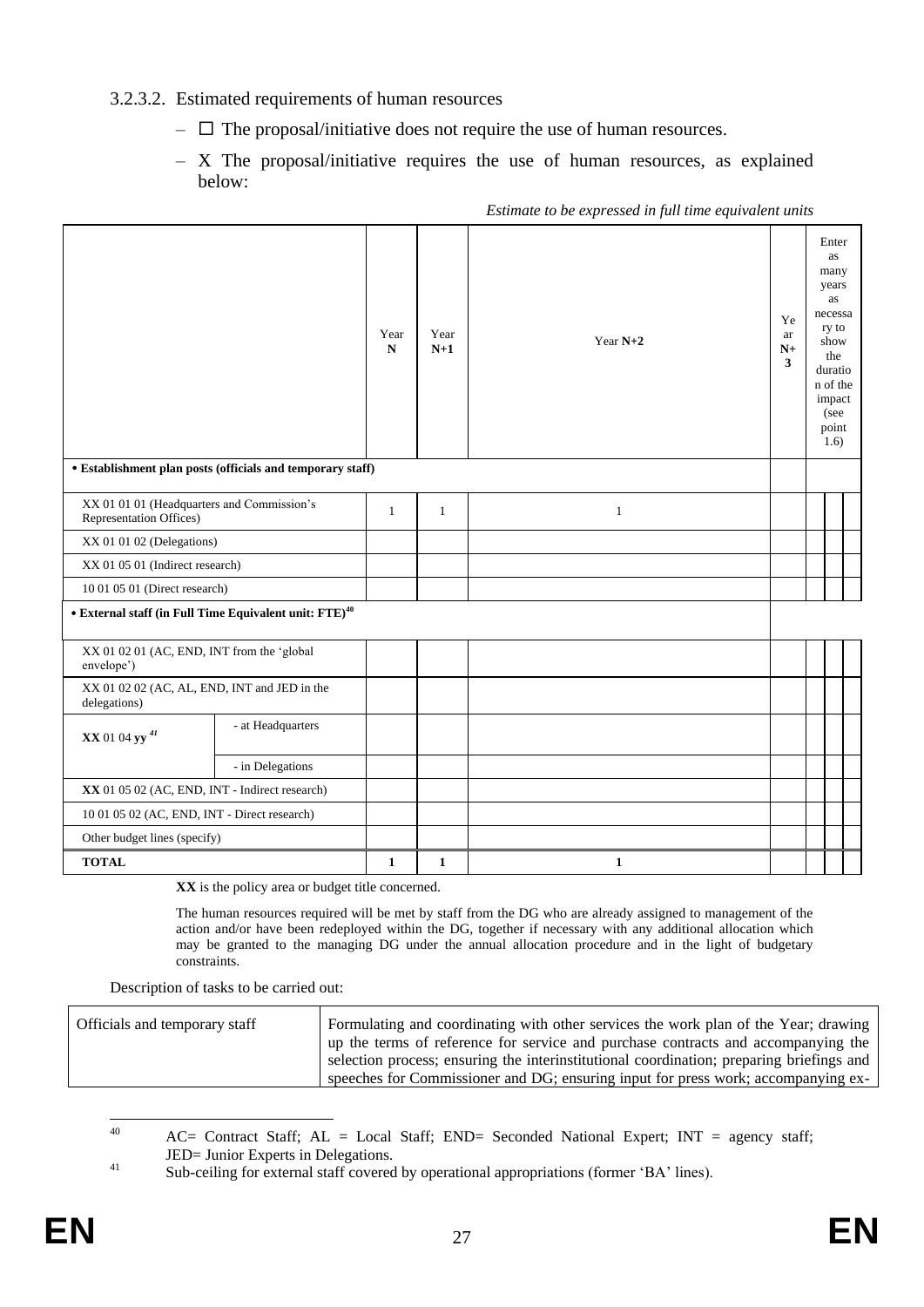|                | post evaluation |
|----------------|-----------------|
| External staff |                 |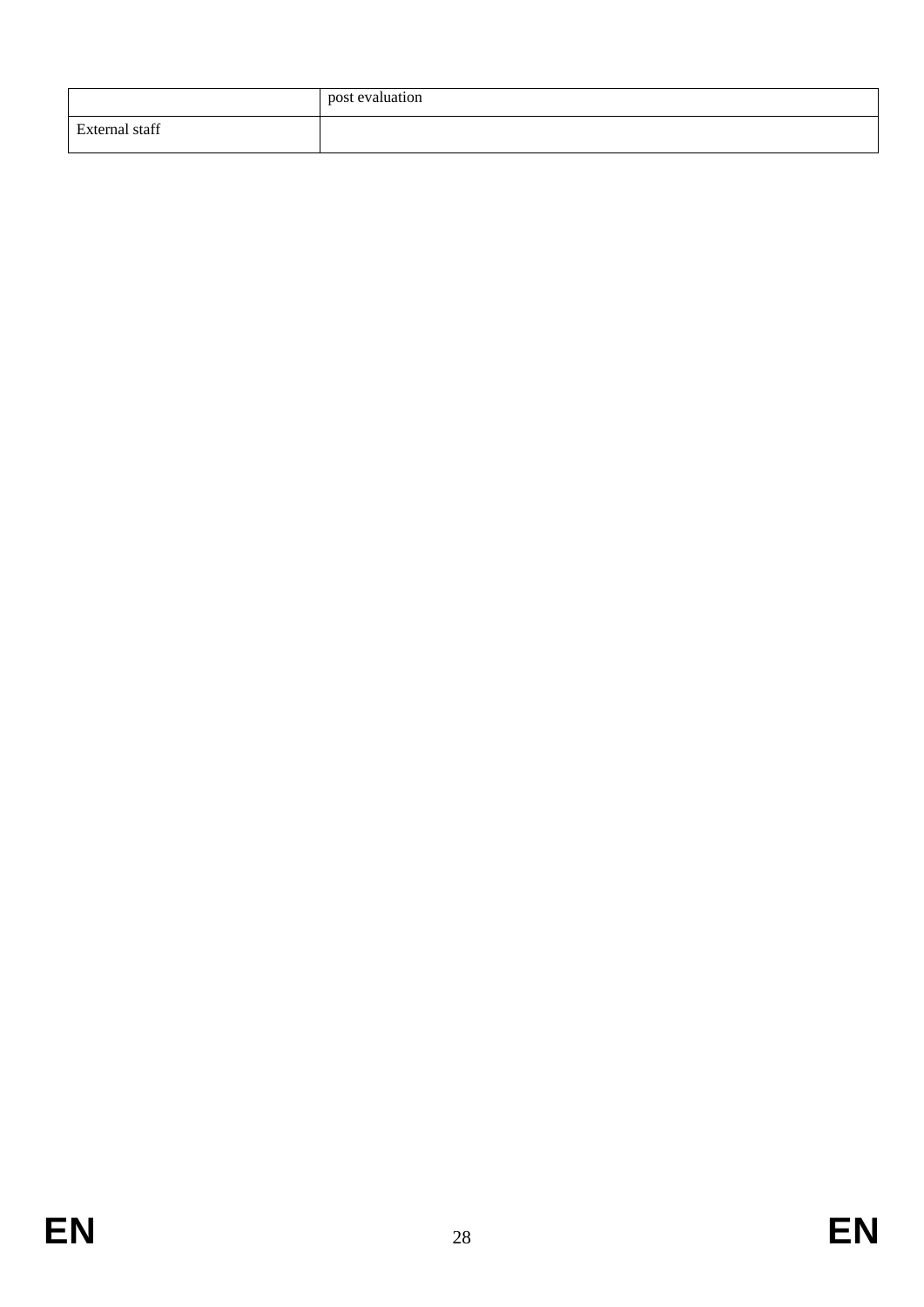# *3.2.4. Compatibility with the current multiannual financial framework*

- X The proposal/initiative is compatible the current multiannual financial framework.
- $\Box$  The proposal/initiative will entail reprogramming of the relevant heading in the multiannual financial framework.

Explain what reprogramming is required, specifying the budget lines concerned and the corresponding amounts.

 $\Box$  The proposal/initiative requires application of the flexibility instrument or revision of the multiannual financial framework.

Explain what is required, specifying the headings and budget lines concerned and the corresponding amounts.

- *3.2.5. Third-party contributions* 
	- X The proposal/initiative does not provide for co-financing by third parties.
	- The proposal/initiative provides for the co-financing estimated below:

Appropriations in EUR million (to three decimal places)

|                                     | Year<br>N | Year<br>$N+1$ | Year<br>$N+2$ | Year<br>$N+3$ | Enter as many years as necessary<br>to show the duration of the<br>impact (see point 1.6) |  |  | Total |
|-------------------------------------|-----------|---------------|---------------|---------------|-------------------------------------------------------------------------------------------|--|--|-------|
| Specify the co-financing<br>body    |           |               |               |               |                                                                                           |  |  |       |
| TOTAL appropriations<br>co-financed |           |               |               |               |                                                                                           |  |  |       |